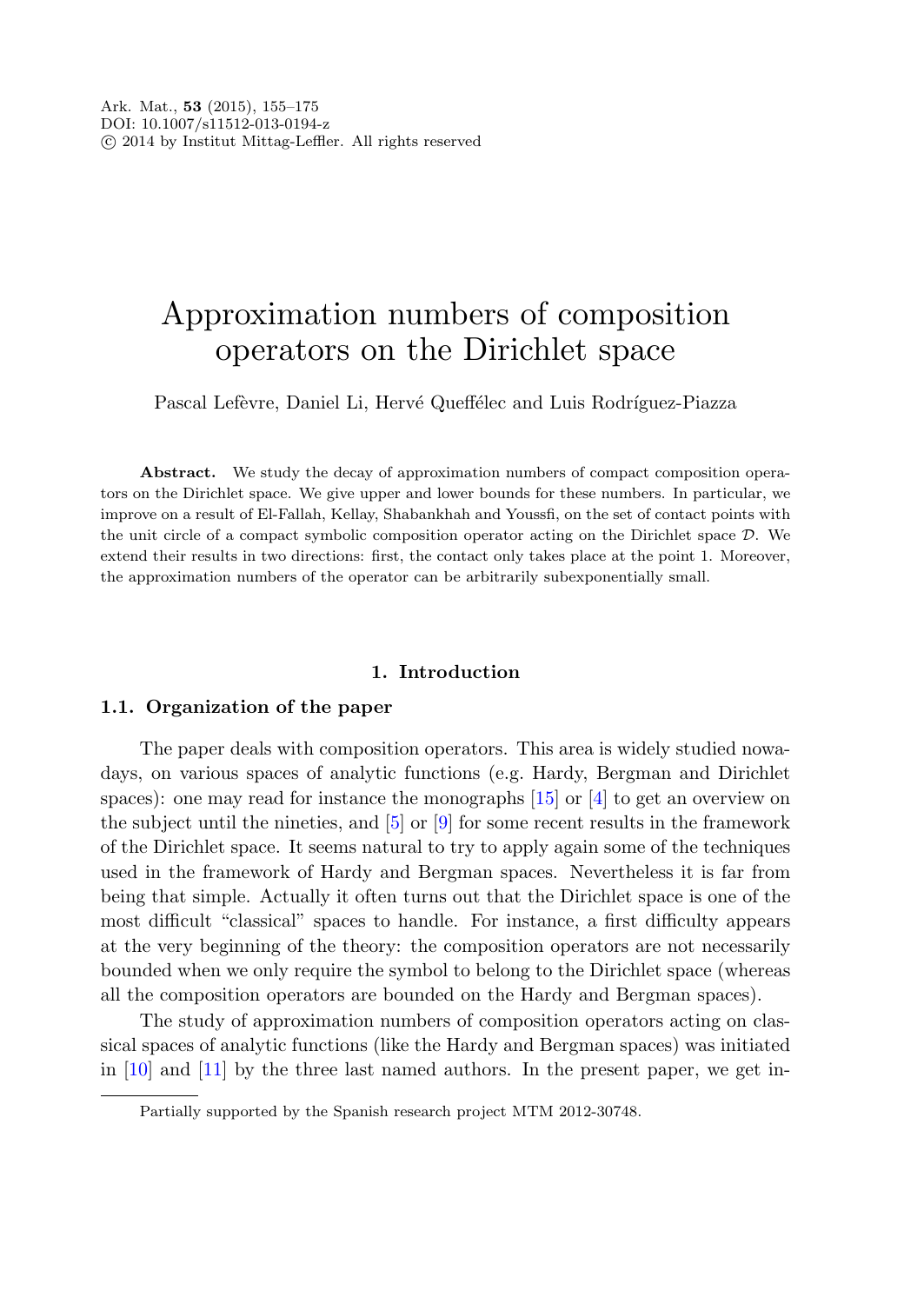terested in the same kind of questions but for composition operators acting on the Dirichlet space. Some results already appeared in [\[9](#page-19-2)] (among other things), but we focus exclusively on this topic in the sequel.

The notation and definitions are made precise in the next subsection.

In Section [2](#page-2-0), we show that some similar phenomena (as in Hardy and Bergman spaces) hold in the framework of Dirichlet spaces. More precisely, the approximation numbers of composition operators on the Dirichlet space cannot decay more rapidly than exponentially, and this speed of convergence can only be attained for symbols  $\varphi$ satisfying  $\|\varphi\|_{\infty}$  < 1 (see Theorems [2.1](#page-3-0) and [2.2](#page-5-0)). On the other hand, we investigate the extremal case and it turns out that  $C_{\varphi}$  may have almost geometric decay (in particular it belongs to all Schatten classes) and  $\varphi(\mathbb{D})$  may touch the boundary of  $\mathbb D$ (see Theorem [2.8](#page-7-0)).

In Section [3,](#page-9-0) we focus on composition operators whose symbol is a cusp map. They play the same role in the theory as the lens maps do in the theory of Hardy spaces. The rate of decay of its approximation numbers is given in Theorem [3.1](#page-10-0).

At last, in Section [4](#page-17-0), we make Theorem [2.8](#page-7-0) more precise and prove in Theorem [4.1](#page-17-1) that the symbol (which will be the composition of a cusp map and a peak function) may belong to both the disk algebra and the Dirichlet space, and moreover meet the boundary precisely at 1 with a level set which is any compact set with zero logarithmic capacity.

#### **1.2. Notation and background**

Given two Banach spaces X and Y, and an integer  $n\geq 1$ , we recall that the nth approximation number of an operator  $T: X \rightarrow Y$  is

$$
a_n(T) = \inf\{\|T - R\| \, |R \colon X \to Y \text{ and } \operatorname{rank}(R) < n\}.
$$

We point out that the sequence  $\{a_n(T)\}_{n=1}^{\infty}$  is nonincreasing and bounded by  $a_1(T)=\|T\|$ . We refer to  $[2]$  $[2]$  for more on the subject. In the sequel, we shall work with separable Hilbert spaces. Hence, in our framework,  $\{a_n(T)\}_{n=1}^{\infty}$  belongs to  $c_0$ if and only if T is compact.

We denote by  $\mathbb D$  the open unit disk of the complex plane and by A the normalized area measure  $dx dy/\pi$  of D. The unit circle is denoted by  $\mathbb{T}=\partial\mathbb{D}$ .

A *Schur function* is an analytic self-map of  $D$  and the associated composition operator is defined, formally, by  $C_{\varphi}(f)=f\circ\varphi$ . The function  $\varphi$  is called the symbol of  $C_{\varphi}$ .

The Dirichlet space  $\mathcal D$  is the space of analytic functions  $f: \mathbb D \to \mathbb C$  such that

(1) 
$$
||f||_{\mathcal{D}}^2 := |f(0)|^2 + \int_{\mathbb{D}} |f'(z)|^2 dA(z) < \infty.
$$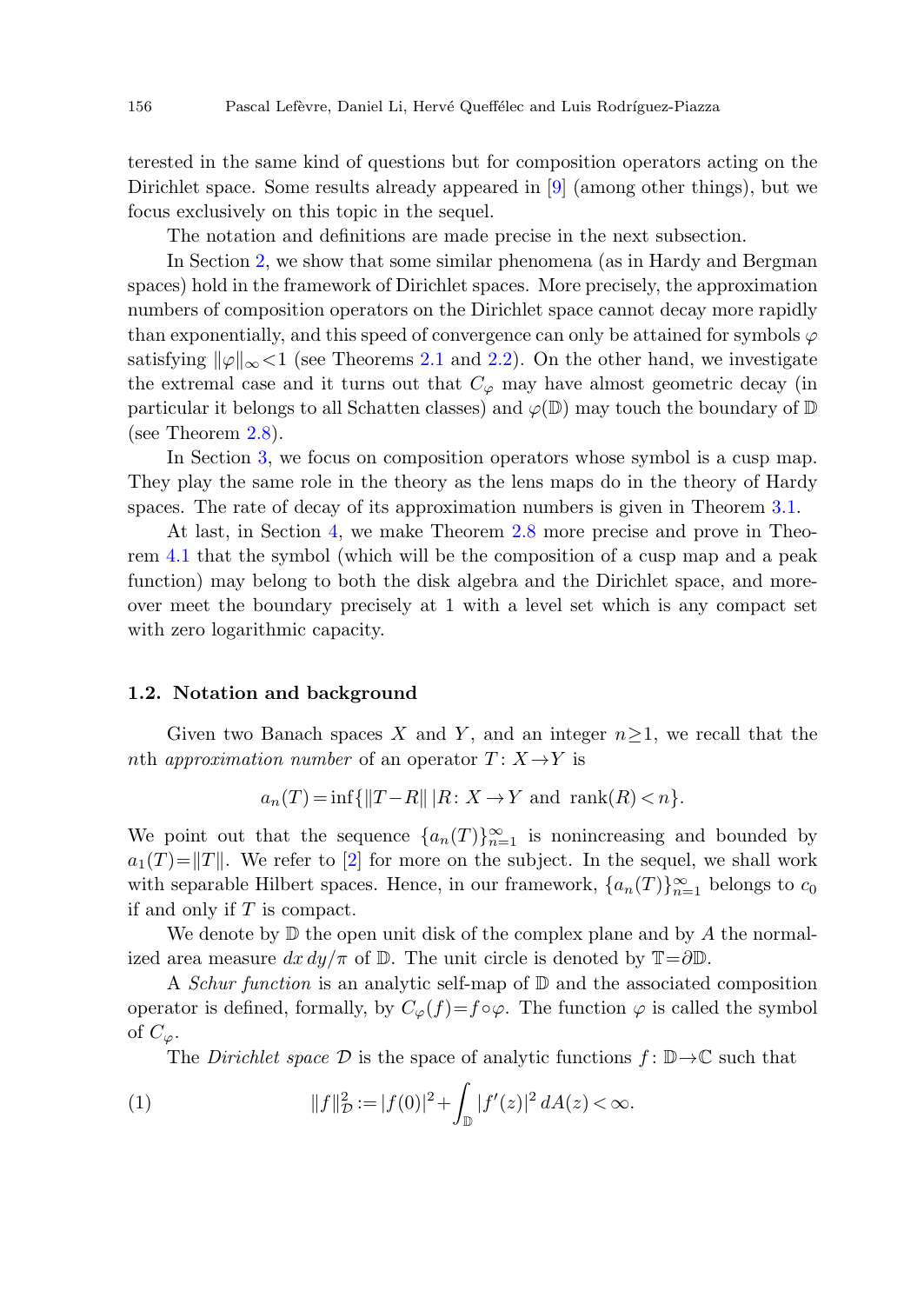If  $f(z) = \sum_{n=0}^{\infty} c_n z^n$ , one has

(2) 
$$
||f||_D^2 = |c_0|^2 + \sum_{n=1}^{\infty} n|c_n|^2.
$$

Then  $\|\cdot\|_{\mathcal{D}}$  is a norm on  $\mathcal{D}$ , making  $\mathcal D$  a Hilbert space. We consider its subspace  $\mathcal{D}_*$ , consisting of functions  $f \in \mathcal{D}$  such that  $f(0)=0$ . In this paper, we call  $\mathcal{D}_*$  the Dirichlet space. For further information on the Dirichlet space, the reader may see [\[1](#page-19-6)] or [\[14](#page-20-1)].

<span id="page-2-1"></span>Recall that, whereas every Schur function  $\varphi$  generates a bounded composition operator  $C_{\varphi}$  on the Hardy or Bergman spaces, this is no longer the case for the Dirichlet space (see [[12\]](#page-19-7), Proposition 3.12, for instance).

The Bergman space  $\mathfrak{B}$  is the space of analytic functions  $f: \mathbb{D} \to \mathbb{C}$  such that

$$
||f||_{\mathfrak{B}}^2 := \int_{\mathbb{D}} |f(z)|^2 dA(z) < \infty.
$$

If  $f(z) = \sum_{n=0}^{\infty} c_n z^n$ , one has  $||f||^2_{\mathfrak{B}} = \sum_{n=0}^{\infty} |c_n|^2/(n+1)$ .

We denote by  $S_n$  the truncation operator: if  $f(z) = \sum_{k=1}^{\infty} c_k z^k$  is in  $\mathcal{D}_*$ , then

(3) 
$$
(S_n f)(z) = \sum_{k=1}^n c_k z^k.
$$

The Carleson window centered at  $\xi \in \mathbb{T}$  and of size  $h \in (0, 1)$  is defined as

<span id="page-2-0"></span>(4) 
$$
S(\xi, h) = \{z \in \mathbb{D} | |z - \xi| < h\}.
$$

The notation  $A \lesssim B$  (equivalently  $B \gtrsim A$ ) means that  $A \leq CB$  for some constant C>0, and  $A \approx B$  means that we have both  $A \lesssim B$  and  $B \lesssim A$ .

## **2. Approximation numbers in the general case**

## **2.1. Geometric decay of the approximation numbers**

It was shown in [[10\]](#page-19-3), that the approximation numbers of composition operators on the Hardy space  $H^2$  as well as on the (weighted) Bergman spaces  $\mathfrak{B}_{\alpha}$ ,  $\alpha$ >-1, cannot decay more rapidly than exponentially, and that this speed of convergence can only be attained for symbols mapping the unit disk  $\mathbb D$  into a smaller disk  $r\mathbb D$ , with  $0 < r < 1$ . In this section, we see that the same phenomenon holds for the Dirichlet space. The proofs will be adapted from those of [[10\]](#page-19-3).

Our first result is on the geometric decay.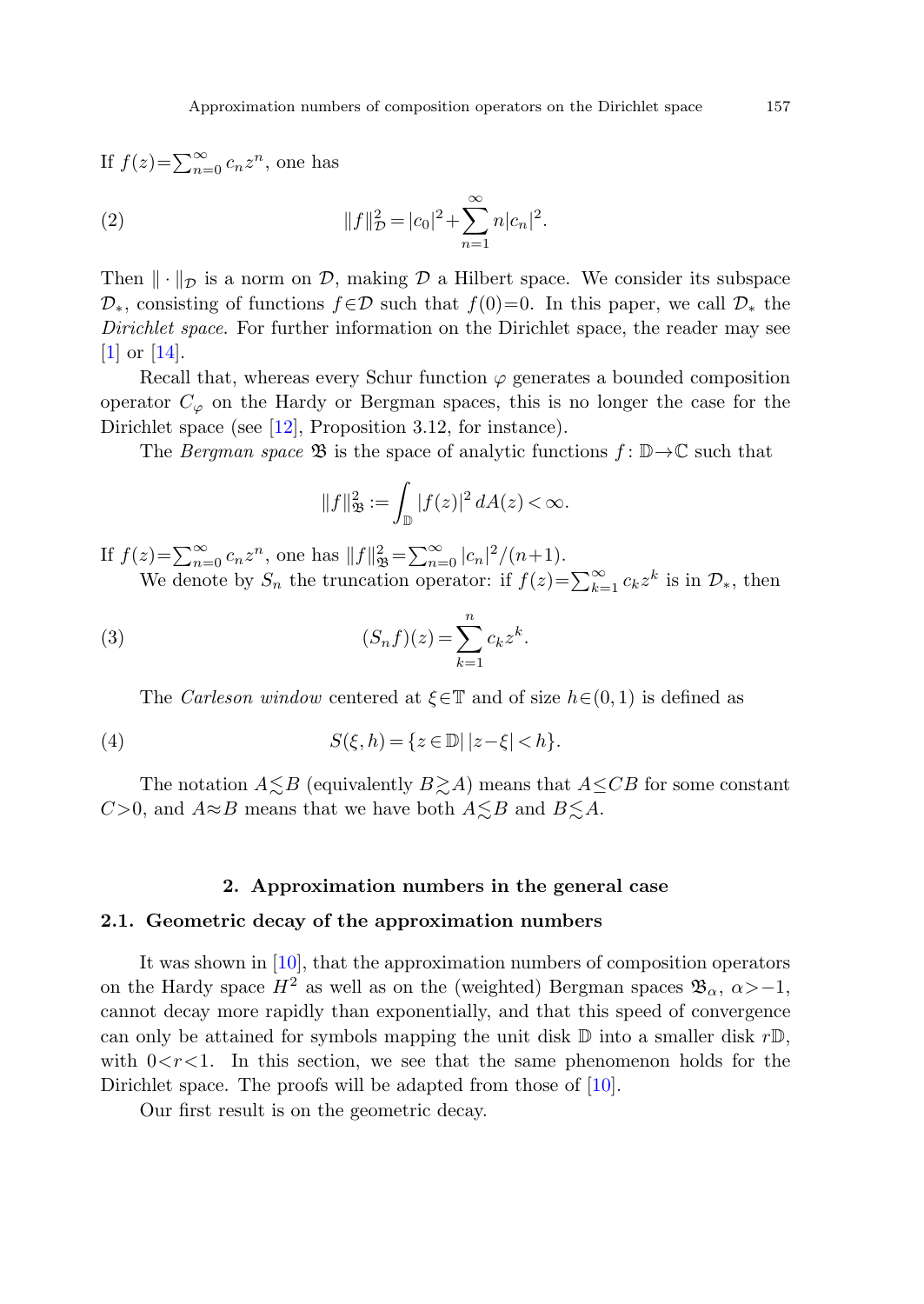<span id="page-3-1"></span><span id="page-3-0"></span>**Theorem 2.1.** Let  $\varphi: \mathbb{D} \to \mathbb{D}$  be an analytic self-map inducing a bounded composition operator on  $\mathcal{D}_*$ . Then, there exist positive constants  $c', c>0$  and  $0 < r < 1$ such that the approximation numbers of the composition operator  $C_{\varphi} : \mathcal{D}_{*} \to \mathcal{D}_{*}$  satisfy

<span id="page-3-2"></span>(5) 
$$
c' \sqrt{n} ||\varphi||_{\infty}^n \ge a_n(C_{\varphi}) \ge c r^n, \quad n = 1, 2, ...
$$

*Proof.* We introduce some notation. First, we set, for any operator  $T$  on some Hilbert space  $H$ ,

(6) 
$$
\beta(T) = \liminf_{n \to \infty} a_n(T)^{1/n}.
$$

Next, let

$$
\varphi^{\#}(z) = \frac{\varphi'(z)(1-|z|^2)}{1-|\varphi(z)|^2}
$$

be the *pseudo-hyperbolic derivative* of  $\varphi$ ; we set

(7) 
$$
[\varphi] = \sup_{z \in \mathbb{D}} |\varphi^{\#}(z)| = ||\varphi^{\#}||_{\infty}.
$$

Note that  $[\varphi] \leq 1$ , by the Schwarz–Pick inequality.

The upper bound is easy. We may assume that  $\|\varphi\|_{\infty}$  < 1. Note that, since  $C_{\varphi}$ is bounded on  $\mathcal{D}_*$ , we have  $\varphi^k = C_{\varphi}(z^k) \in \mathcal{D}_*$ . Then

$$
a_n(C_{\varphi})^2 \le ||C_{\varphi} - C_{\varphi}S_{n-1}||^2
$$
  
\n
$$
\le ||C_{\varphi} - C_{\varphi}S_{n-1}||_{\text{HS}}^2
$$
  
\n
$$
= \sum_{k=n}^{\infty} \frac{||\varphi^k||_D^2}{k}
$$
  
\n
$$
= \sum_{k=n}^{\infty} \int_{\mathbb{D}} k|\varphi^{k-1}(z)|^2|\varphi'(z)|^2 dA(z)
$$
  
\n
$$
= \int_{\mathbb{D}} \sum_{k=n}^{\infty} k|\varphi^{k-1}(z)|^2|\varphi'(z)|^2 dA(z)
$$
  
\n
$$
\le \int_{\mathbb{D}} \sum_{k=n}^{\infty} k||\varphi||_{\infty}^{2k-2}|\varphi'(z)|^2 dA(z)
$$
  
\n
$$
\le K(\varphi)n||\varphi||_{\infty}^{2n}||\varphi||_D^2
$$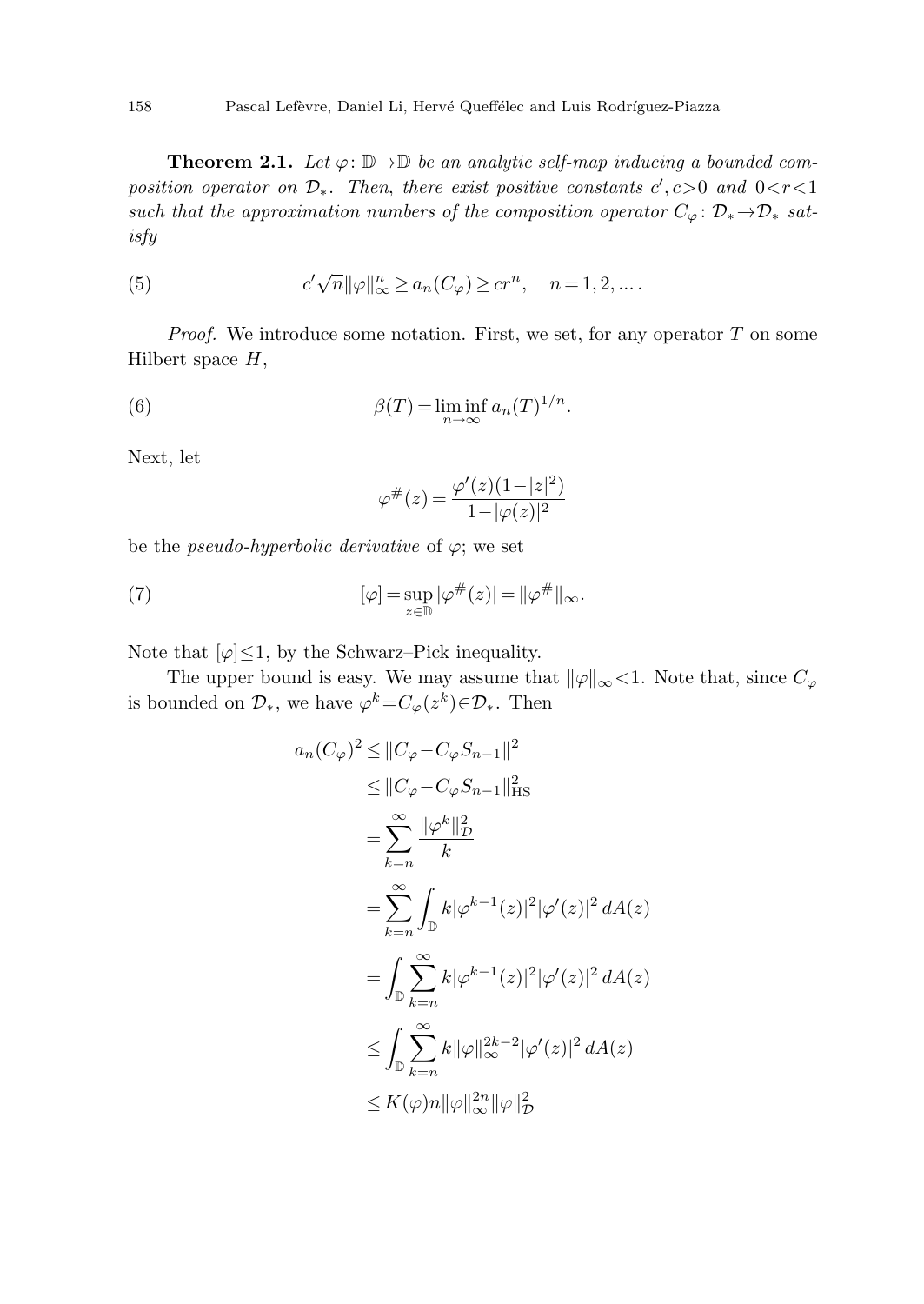(we have used that

$$
\sum_{k=n}^{\infty} k \rho^{k-1} = \frac{\rho^{n-1} [n - (n-1)\rho]}{(1-\rho)^2} \le \frac{1}{(1-\rho)^2} n \rho^{n-1},
$$

<span id="page-4-0"></span>with  $\rho = ||\varphi||_{\infty}^2$ , implying that

(8) 
$$
a_n(C_{\varphi}) \lesssim \sqrt{n} \|\varphi\|_{\mathcal{D}} \|\varphi\|_{\infty}^n \approx \sqrt{n} \|\varphi\|_{\infty}^n
$$

and  $\beta(C_{\varphi}) \leq ||\varphi||_{\infty}$ .

For the lower bound in [\(5](#page-3-1)), we shall prove that

(9) 
$$
[\varphi]^2 \leq \beta(C_{\varphi}) \leq ||\varphi||_{\infty},
$$

which will give the result, since for each  $\varkappa < [\varphi]^2$  there will be some constant  $c_{\varkappa} > 0$ such that  $a_n(C_\varphi) \geq c_{\varkappa} \varkappa^n, n \geq 1$ .

The inequality [\(9](#page-4-0)) is obtained as in the Hardy and Bergman cases in [[10\]](#page-19-3). We may assume that  $C_{\varphi}$  is compact on  $\mathcal{D}_{*}$  (since otherwise  $\beta(C_{\varphi})=1$  and the result is trivial). Now, set  $\phi_u(z)=u-z/(1-\bar{u}z)$ ,  $u\in\mathbb{D}$ . Then, if  $\varphi$  is a symbol with  $C_\varphi$ compact on  $\mathcal{D}_*$  and  $a \in \mathbb{D}$ , let  $\psi = \phi_{\varphi(a)} \circ \varphi \circ \phi_a$ . Note that the compactness of  $C_{\varphi}$  on  $\mathcal{D}_*$  implies its compactness on  $\mathcal{D}$ . Hence we can write  $C_{\psi} = C_{\phi_a} \circ C_{\varphi} \circ C_{\phi_{\varphi(a)}}$ . Now, the relations  $\psi(0)=0$ ,  $\psi'(0)=\varphi'(a)(1-|a|^2)/(1-|\varphi(a)|^2)=\varphi^{\#}(a)$  and the diagrams

$$
\mathcal{D}_* \xrightarrow{C_{\phi_a}} \mathcal{D} \xrightarrow{C_{\varphi}} \mathcal{D} \xrightarrow{C_{\phi_{\varphi(a)}}} \mathcal{D}_*,
$$

with  $0 \xrightarrow{\phi_a} a \xrightarrow{\varphi} \varphi(a) \xrightarrow{\phi_{\varphi(a)}} 0$ , show that  $\psi \in \mathcal{D}_*$  and that  $C_{\psi}$  is also compact on  $\mathcal{D}_*$ . Now we notice that, for any compact composition operator  $C_{\tau}$  on  $\mathcal{D}_{*}$ , the solution  $\sigma$  of the König equation

$$
\sigma \circ \tau = \tau'(0)\sigma
$$
,  $\sigma(0) = 0$  and  $\sigma'(0) = 1$ ,

has to belong to  $\mathcal{D}_{*}$  as this is the case for any Hilbert space of analytic functions on D. Hence, if  $\psi'(0) = \varphi^{\#}(a) \neq 0$ , the sequence of eigenvalues of  $C_{\psi}$  is  $\{[\psi'(0)]^n\}_{n=0}^{\infty}$ . It follows from [\[10](#page-19-3)], Lemma 3.2 (which is an easy consequence of Weyl's inequality) that  $\beta(C_{\varphi})=\beta(C_{\psi})\geq |\varphi^{\#}(a)|$ . Since this remains trivially true when  $\varphi^{\#}(a)=0$ , Theorem [2.1](#page-3-0) is proved.  $\square$ 

Now, we shall see that the geometric decay can take place only for symbols  $\varphi$ such that  $\|\varphi\|_{\infty}$  < 1.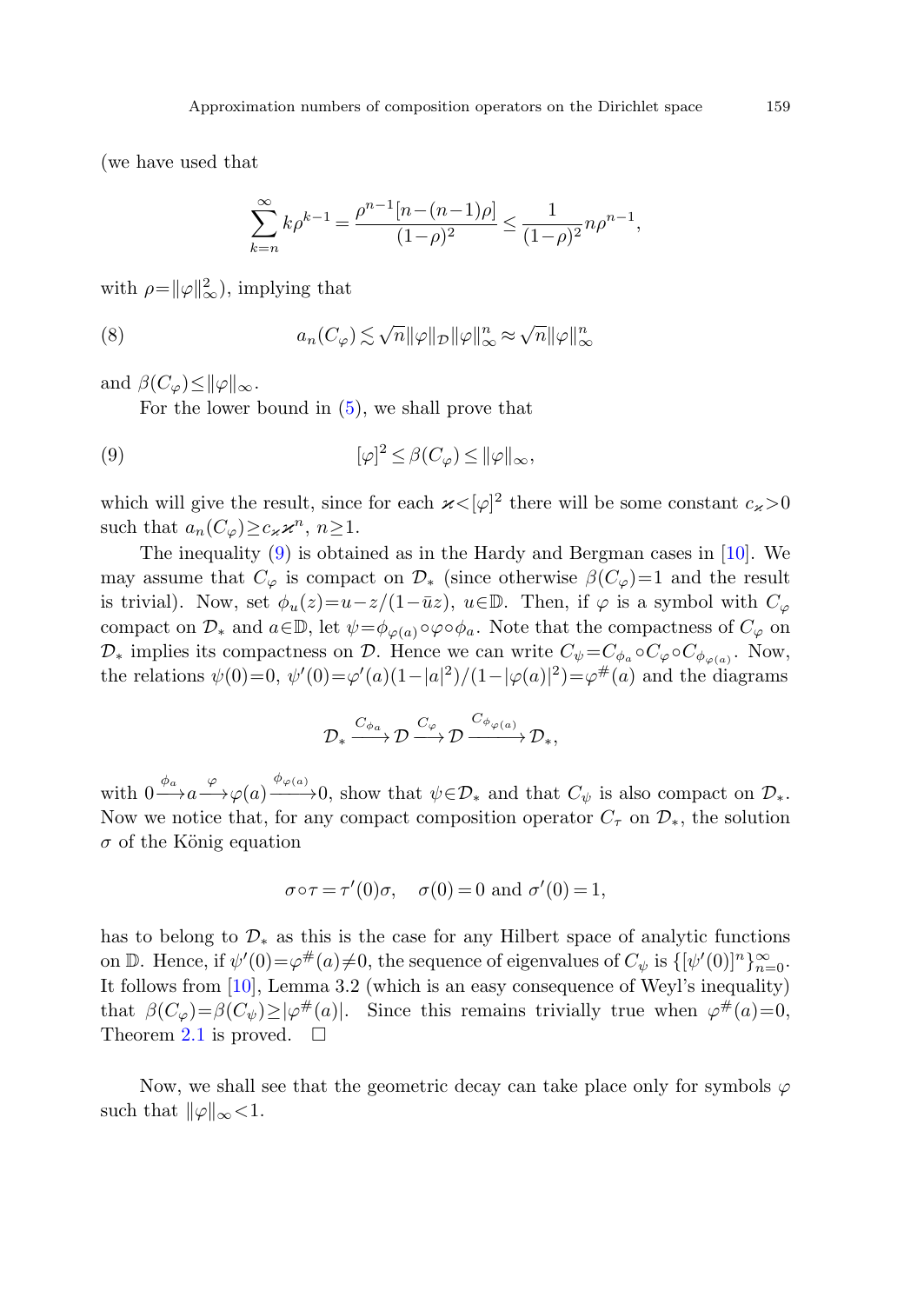<span id="page-5-0"></span>**Theorem 2.2.** For each  $r \in (0, 1)$ , there exists  $s = s(r) \in (0, 1)$ , with  $s(r) \to 1$  as r $\rightarrow$ 1, such that, whenever  $C_{\varphi}$  a bounded composition operator on  $\mathcal{D}_{*}$ , we have

(10) 
$$
\|\varphi\|_{\infty} > r \implies a_n(C_{\varphi}) \gtrsim \frac{s^n}{\sqrt{n}}.
$$

We shall see in the proof that we can take  $s=e^{-\varepsilon\pi}$ , with  $\varepsilon=2\pi/[\log(1+r)/(1-r)]$ (see  $(13)$  $(13)$ , where s is changed into  $s^2$ ).

<span id="page-5-3"></span>Note that, in particular, with the notation  $(6)$  $(6)$ , one has

$$
\|\varphi\|_{\infty}=1\quad\Longrightarrow\quad \beta(C_{\varphi})=1.
$$

The converse implication is true by ([9\)](#page-4-0).

The proof follows the same pattern as in  $[10]$  $[10]$ , with the following additional argument.

**Lemma 2.3.** Let  $\nu$  be a probability measure, which is compactly carried by  $\varphi(\mathbb{D})$ , and let  $R_{\nu} \colon \mathfrak{B} \to L^2(\nu)$  be the canonical inclusion. Then,

$$
a_n(C_\varphi)\gtrsim a_n(R_\nu).
$$

<span id="page-5-2"></span><span id="page-5-1"></span>To prove this lemma, we need another one. For  $f \in \mathcal{H}(\mathbb{D})$  and  $0 < r < 1$ , we set as usual

$$
M(r, f) = \sup_{|z|=r} |f(z)|.
$$

We then have the following result.

**Lemma 2.4.** Let  $g \in \mathcal{H}(\mathbb{D})$ , not identically zero, and  $0 \lt r \lt 1$ . Then, there exists  $C>0$ , depending only on g and r, such that

(11) 
$$
M(r, f) \le C \|fg\|_{\mathfrak{B}} \quad \text{for all } f \in \mathcal{H}(\mathbb{D}).
$$

Therefore, for each compact subset  $L\subseteq\mathbb{D}$ , there exists a constant  $C=C(L, q)$  such that, for any  $f \in \mathcal{H}(\mathbb{D})$ , one has

$$
(12) \t\t\t\t\t||f||_{\mathcal{C}(L)} \leq C||fg||_{\mathfrak{B}}.
$$

*Proof.* Since the zeros of g are at most countable, we can find  $r \leq \rho < 1$  such that g does not vanish on the circle of radius  $\rho$ . Hence there is some  $\mu_r > 0$  such that

$$
|g(a)| \ge \mu_r > 0 \quad \text{for } |a| = \rho.
$$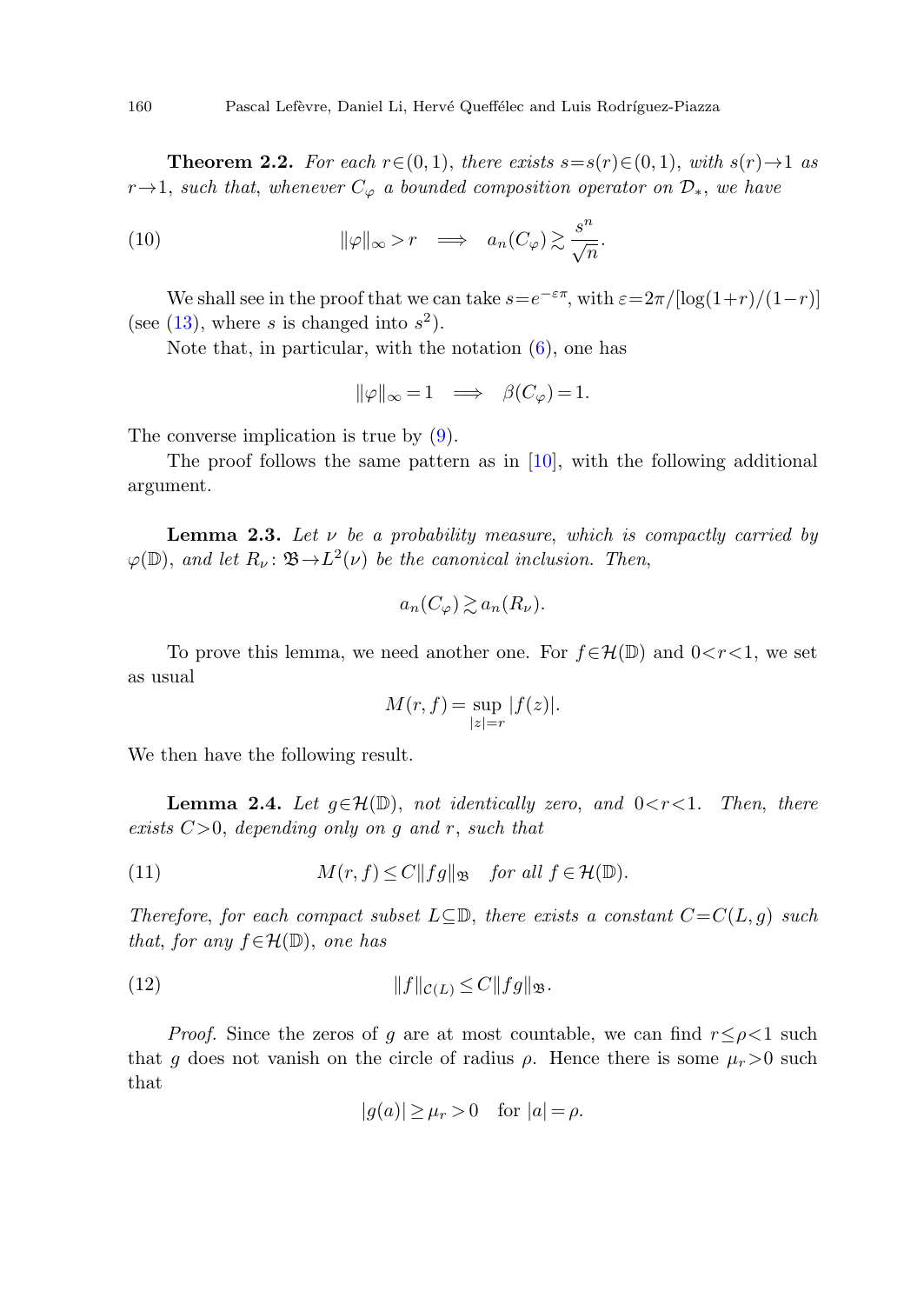Let  $\delta=1-\rho$ ,  $f \in \mathcal{H}(\mathbb{D})$  and  $|a|=\rho$ . By the subharmonicity of  $|fg|^2$ , we have

$$
\mu_r^2 |f(a)|^2 \le |f(a)g(a)|^2 \le \frac{1}{\delta^2} \int_{D(a,\delta)} |fg|^2 dA \le \frac{1}{\delta^2} \int_{\mathbb{D}} |fg|^2 dA,
$$

whence  $M(\rho, f) \leq C ||fg||_{\mathfrak{B}}$  with  $C = 1/\delta\mu_r$ . But  $M(r, f) \leq M(\rho, f)$  by the maximum modulus principle, and we get  $(11)$  $(11)$ . This ends the proof of Lemma [2.4,](#page-5-2) since if  $L\subseteq \overline{D(0,r)}$  and  $f\in\mathcal{H}(\mathbb{D})$ , then  $||f||_{\mathcal{C}(L)}\leq M(r, f)\leq C||fg||_{\mathfrak{B}}$  by the maximum modulus principle again.  $\square$ 

*Proof of Lemma [2.3](#page-5-3).* Let  $D: \mathcal{D}_* \to \mathfrak{B}$  be the differentiation operator (which is a unitary operator by the definition of the norms of these spaces). We can write (see [\[10](#page-19-3)], proof of Lemma 3.5)  $\nu = \varphi(\sigma)$ , for some probability measure  $\sigma$  carried by a compact subset L of D. We then have, for any  $f \in \mathcal{D}_*$ , with the help of Lemma [2.4](#page-5-2) applied to the nonzero function  $g = \varphi'$ ,

<span id="page-6-1"></span>
$$
||R_{\nu}Df||_{L^{2}(\nu)}^{2} = \int |f'|^{2} d\nu = \int_{L} |f' \circ \varphi|^{2} d\sigma \le ||f' \circ \varphi||_{\mathcal{C}(L)}^{2}
$$
  

$$
\le C^{2} \int_{\mathbb{D}} |f' \circ \varphi|^{2} |\varphi'|^{2} dA = C^{2} ||C_{\varphi}f||_{\mathcal{D}_{*}}^{2}.
$$

This implies that  $a_n(R_\nu D) \leq C a_n(C_\varphi)$ , or, equivalently,  $a_n(R_\nu) \leq C a_n(C_\varphi)$ , since D is unitary.  $\square$ 

Recall now the following lemmas from [\[10](#page-19-3)] (the first one will be used again later, in Lemma [3.6](#page-16-0)).

<span id="page-6-0"></span>**Lemma 2.5.** ([[10\]](#page-19-3), Lemma 3.6) For every  $r \in (0, 1)$  there exist  $s = s(r) < 1$  and  $f = f_r \in H^\infty$  with the following properties:

- (1)  $\lim_{r\to 1^-} s(r) = 1;$
- $(2)$   $||f||_{\infty} \leq 1;$

(3)  $f((0, r]) = s \partial \mathbb{D}$  in a one-to-one way.

Explicitly, one has

(13) 
$$
s = e^{-\varepsilon \pi/2} \quad \text{with } \varepsilon = \frac{2\pi}{\log \frac{1+r}{1-r}}.
$$

Note that in [[10\]](#page-19-3),  $\varepsilon$  was defined with the help of a parameter  $\rho$ , but

$$
\frac{1+\rho}{1-\rho} = \sqrt{\frac{1+r}{1-r}}.
$$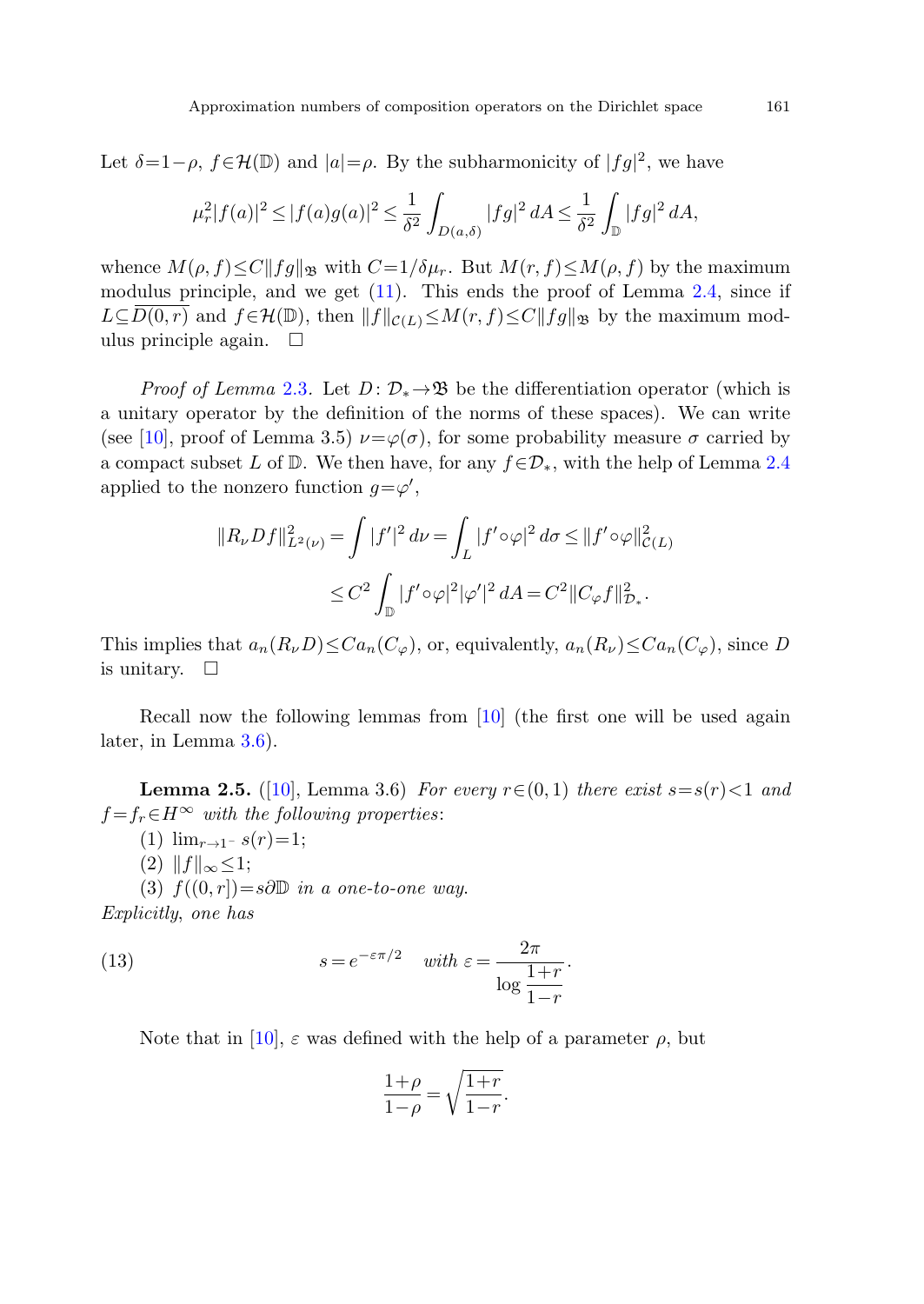**Lemma 2.6.** (See [[10\]](#page-19-3), Lemma 3.7 and its proof) Let  $0 < r < 1$  and s be as in [\(13](#page-6-0)). Then, there exists a probability measure  $\mu$  carried by  $[0, r]$  such that, if  $R_\mu: \mathfrak{B} \to L^2(\mu)$  is the canonical inclusion, one has, for every  $n \geq 1$ ,

<span id="page-7-2"></span><span id="page-7-1"></span>
$$
a_n(R_\mu) \gtrsim \frac{s^n}{\sqrt{n}}.
$$

**Lemma 2.7.** (See [[10\]](#page-19-3), Lemma 3.8 and its sequel) Let  $\varphi: \mathbb{D} \to \mathbb{D}$  be a Schur function and suppose that 0 and r belong to  $\varphi(\mathbb{D})$ . Then, for any probability measure μ carried by  $[0, r]$ , there exists a probability measure v compactly carried by  $\varphi(\mathbb{D})$ such that

$$
a_{2n}(R_{\mu}) \leq 2a_n(R_{\nu}).
$$

Proof of Theorem [2.2](#page-5-0). The three lemmas put together give the result. Indeed, assume that  $\|\varphi\|_{\infty} > r$ . By making a rotation, we may assume that  $r \in \varphi(\mathbb{D})$ . Let then  $\mu$  be as in Lemma [2.6](#page-7-1) and  $\nu$  be as in Lemma [2.7](#page-7-2) (which we may use since  $0 = \varphi(0) \in \varphi(\mathbb{D})$ . Using Lemma [2.3](#page-5-3), we obtain

$$
a_n(C_\varphi) \gtrsim a_n(R_\nu) \gtrsim a_{2n}(R_\mu) \gtrsim \frac{s^{2n}}{\sqrt{2n}},
$$

<span id="page-7-0"></span>and, changing s into  $s^2$ , this ends the proof of Theorem [2.2.](#page-5-0)  $\Box$ 

## **2.2. Extremal behavior**

In this subsection, we see that we may have "very compact" composition operators on  $\mathcal{D}_*$  whose symbol has an image touching the boundary of  $\mathbb{D}$ .

**Theorem 2.8.** For every vanishing sequence  $\{\varepsilon_n\}_{n=1}^{\infty}$  of positive numbers, there exists a symbol  $\varphi$  with  $\|\varphi\|_{\infty}=1$  such that  $C_{\varphi}$  is compact on  $\mathcal{D}_{*}$ , but

(14) 
$$
a_n(C_\varphi) \lesssim e^{-n\varepsilon_n}.
$$

In particular,  $C_{\varphi}$  may be in all Schatten classes  $S_p(\mathcal{D}_*), p>0$ , of the Dirichlet space.

The result will follow from Theorem [2.9](#page-8-0), which is the analogue of Theorem 5.1 in [\[10](#page-19-3)]. In the sequel, we shall consider the counting function  $n_{\varphi}$ :  $\mathbb{D} \rightarrow \mathbb{N}$  of  $\varphi$ , namely, for  $w \in \mathbb{D}$ ,

$$
n_\varphi(w)=\sum_{\varphi(z)=w}1
$$

with each z occurring as many times as its multiplicity.

Of course, when  $w \notin \varphi(\mathbb{D})$ , we have  $n_{\varphi}(w)=0$ .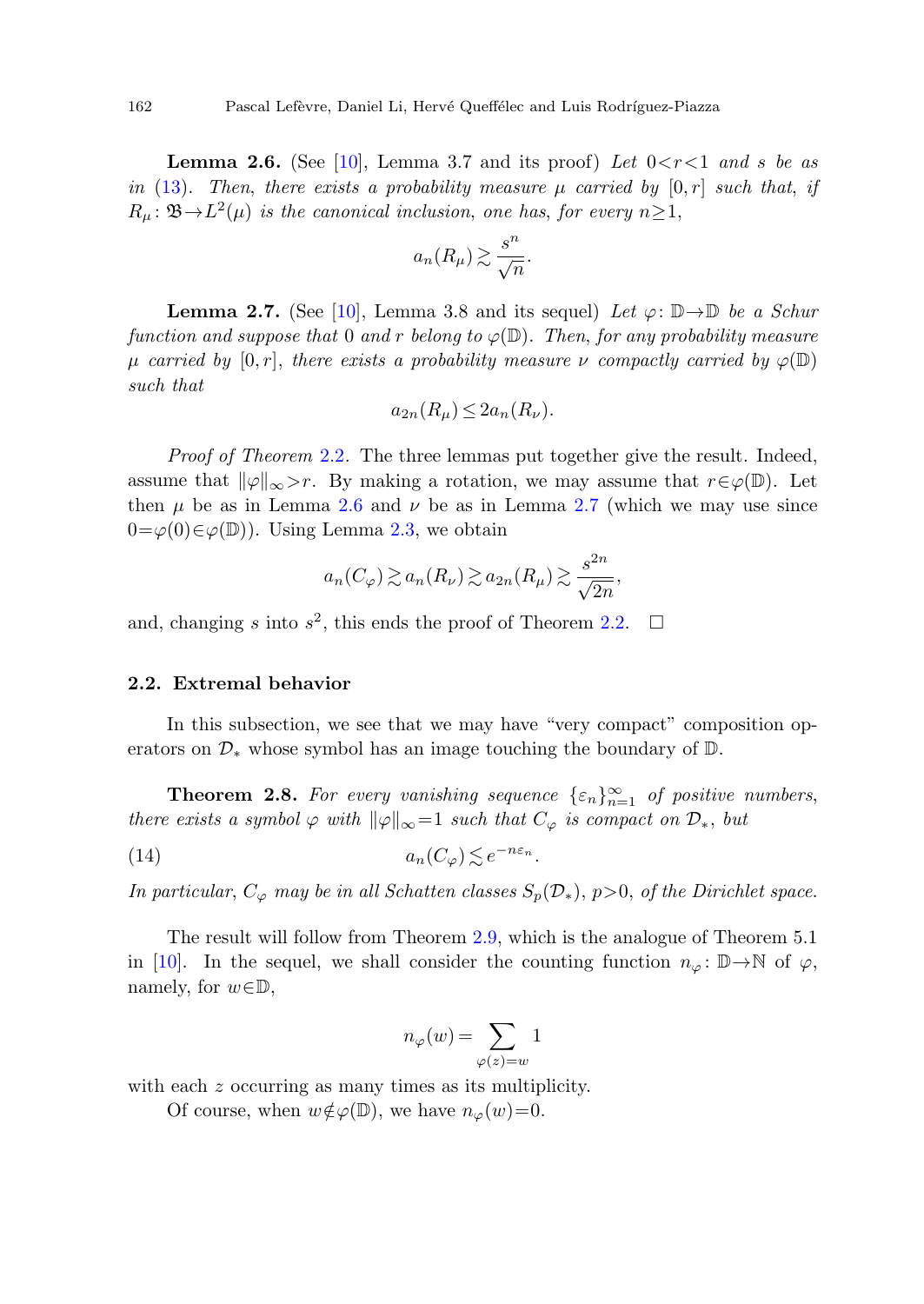<span id="page-8-2"></span><span id="page-8-1"></span><span id="page-8-0"></span>**Theorem 2.9.** Let  $\varphi$  be a Schur function inducing a bounded composition operator on D∗. Set

(15) 
$$
m(t) = \sup_{\substack{|\xi|=1\\0
$$

Then

(16) 
$$
a_n(C_\varphi) \lesssim \inf_{0 < t < 1} \left[ \sqrt{n} (1-t)^n + \sqrt{m(t)} \right].
$$

*Proof.* We set  $\mu = n_{\varphi} dA$  and denote by  $I_{\mu}$  the natural embedding from  $\mathfrak{B}$ to  $L^2(\mu)$ . We know from [[9\]](#page-19-2), proof of Theorem 3.1, that  $C^*_{\varphi}C_{\varphi}$  is unitarily equivalent to the Toeplitz operator  $T_{\mu} = I_{\mu}^{*} I_{\mu}$  and therefore that

$$
(17) \t\t\t a_n(C_\varphi) = a_n(I_\mu).
$$

Let now  $R: \mathfrak{B} \to L^2(\mu)$  be the operator of rank  $\leq n$  defined by

$$
R(f)(z) = \sum_{k=0}^{n-1} \hat{f}(k) z^k, \quad f(z) = \sum_{k=0}^{\infty} \hat{f}(k) z^k,
$$

so that  $(I_\mu-R)(f)=I_\mu(u)$  with

$$
u(z) = \sum_{k=n}^{\infty} \hat{f}(k) z^k =: z^n v(z)
$$

and  $v \in \mathfrak{B}$ , with  $||v||_{\mathfrak{B}} \le \sqrt{n+1} ||u||_{\mathfrak{B}}$  as is obvious by inspection of the coefficients. Assume that  $||f||_{\mathfrak{B}} \leq \sqrt{n+1} ||u||_{\mathfrak{B}}$  as is solvious by inspection of the contract  $\Delta s$ .

Fix  $0 < t < 1$ . We have

$$
\begin{aligned} ||(I_{\mu} - R)(f)||_{L^2(\mu)}^2 &= ||I_{\mu}(u)||_{L^2(\mu)}^2 \\ &= \int_{\mathbb{D}} |u(z)|^2 d\mu(z) \\ &= \int_{|z| \le 1-t} |u(z)|^2 d\mu(z) + \int_{1-t \le |z| < 1} |u(z)|^2 d\mu(z) \\ &\le (1-t)^{2n} \int_{|z| \le 1-t} |v(z)|^2 d\mu(z) + \int_{1-t \le |z| < 1} |u(z)|^2 d\mu(z) \\ &=: I_1 + I_2. \end{aligned}
$$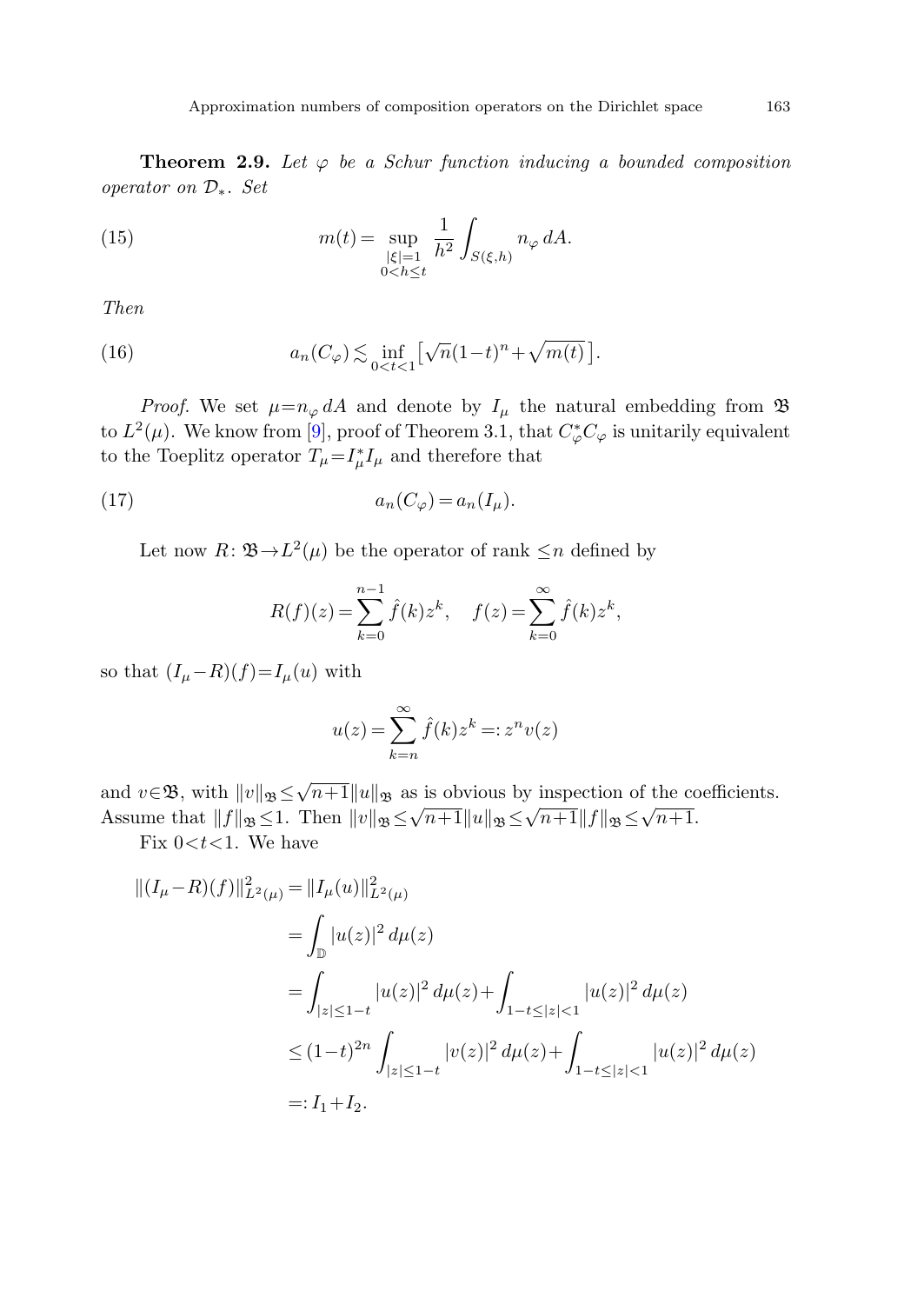Clearly, using that  $||v||_{\mathfrak{B}} \leq \sqrt{n+1}$ , we have

$$
I_1 \le (1-t)^{2n} \|I_\mu(v)\|_{L^2(\mu)}^2 \lesssim n(1-t)^{2n}.
$$

For  $I_2$ , we use the Carleson–Hastings embedding theorem [[6\]](#page-19-8) for the natural embedding  $I_{\nu}$ :  $\mathfrak{B} \rightarrow L^2(\nu)$ , with the measure  $\nu = \mu_t$  which is the restriction of  $\mu$  to the annulus  $1-t<|z|<1$ . This theorem tells us that

$$
||I_{\mu_t}||^2 \approx \sup_{\substack{|\xi|=1\\0
$$

Since  $\mu_t$  is supported by the annulus  $1-t<|z|<1$ , we can restrict ourselves to  $0 < h \leq t$  to get from the previous inequality,

$$
I_2 = ||I_{\mu_t}(u)||^2_{L^2(\mu_t)} \lesssim m(t) ||u||^2_{\mathfrak{B}} \lesssim m(t).
$$

It follows that

$$
||(I_{\mu}-R)(f)||_{L^{2}(\mu)}^{2} \lesssim [n(1-t)^{2n}+m(t)].
$$

Taking the supremum over  $f$ , and then square roots, we get

$$
a_{n+1}(I_{\mu}) \leq ||I_{\mu} - R|| \lesssim [\sqrt{n}(1-t)^n + \sqrt{m(t)}].
$$

Finally, taking the infimum on t and changing n into  $n-1$ , we end the proof of Theorem [2.9](#page-8-0).  $\Box$ 

<span id="page-9-0"></span>Remark. In [[10\]](#page-19-3), Theorem 4.1, it was proved in the opposite direction, follow-ing [[3\]](#page-19-9), that a composition operator on the weighted Bergman space  $\mathfrak{B}_{\alpha}$  may be compact, but not much more. It is likely that the same occurs in  $\mathcal{D}_{*}$ , namely that for every vanishing sequence  $\{\varepsilon_n\}_{n=1}^{\infty}$  of positive numbers, there exists a symbol  $\varphi$ such that  $C_{\varphi}$  is compact on  $\mathcal{D}_{*}$  and for which  $\liminf_{n\to\infty} a_n(C_{\varphi})/\varepsilon_n>0$  (in particular, if it happens to be true, we might have  $C_{\varphi}$  compact and in no Schatten class  $S_p(\mathcal{D}_*)$ ,  $p<\infty$ , of the Dirichlet space). But we have not succeed in proving that.

## **3. Approximation numbers of the cusp map**

In [[11\]](#page-19-4), it is shown that there is a composition operator  $C_\chi : H^2 \to H^2$ , whose symbol is called the cusp map, defined on the Hardy space, such that, for some constants  $c_1>c_2>0$ , one has

(18) 
$$
e^{-c_1 n/\log n} \lesssim a_n(C_\chi : H^2 \to H^2) \lesssim e^{-c_2 n/\log n}, \quad n = 2, 3, ...
$$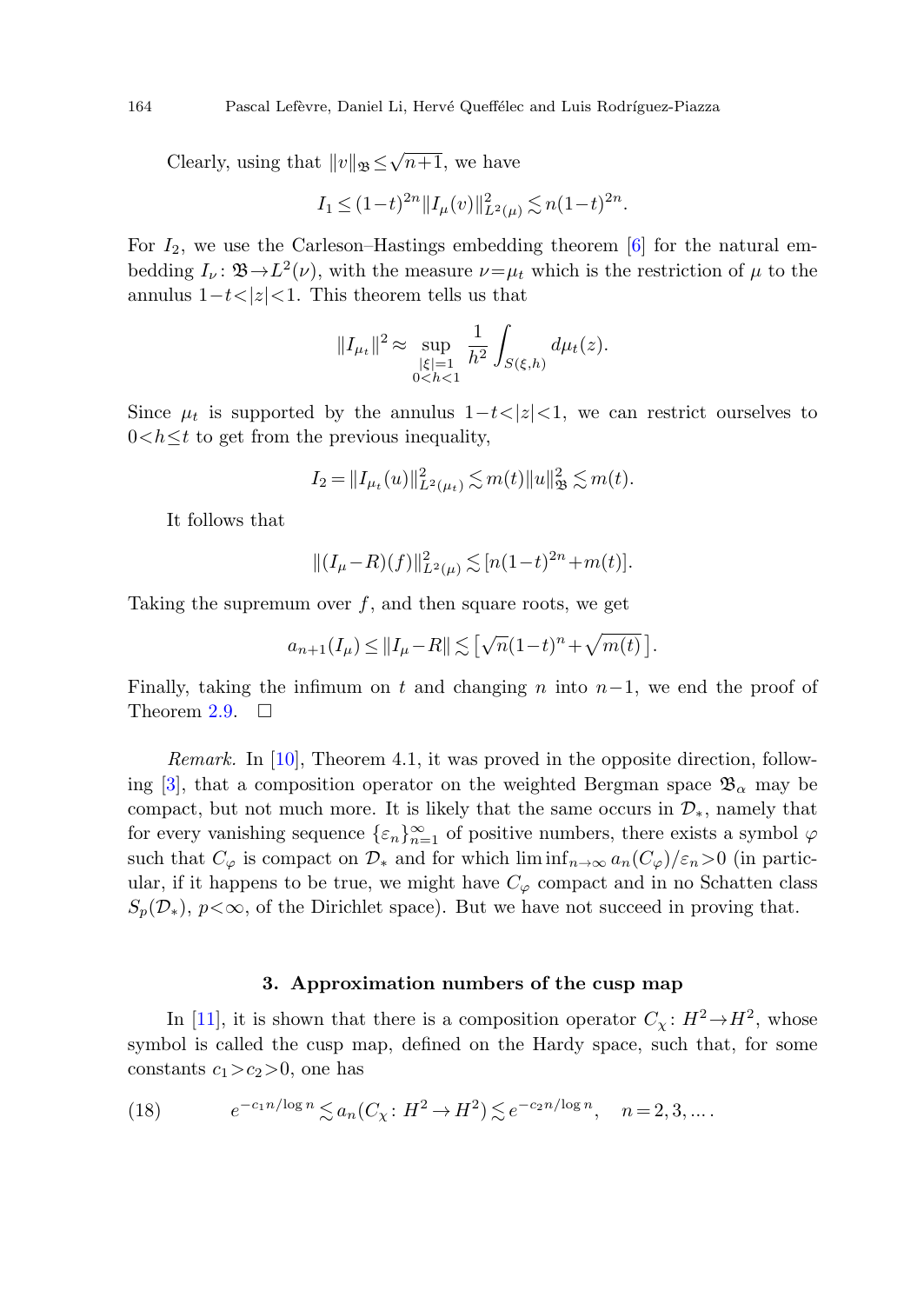<span id="page-10-0"></span>In [[9\]](#page-19-2), it was shown that every composition operator which is compact on the Dirichlet space is in all Schatten classes  $S_n(H^2)$ ,  $p>0$ , on the Hardy space. Therefore the approximation numbers of  $C_{\varphi} : H^2 \to H^2$  must be (much) smaller than those of  $C_{\varphi} \colon \mathcal{D}_{*} \to \mathcal{D}_{*}$ . The next theorem gives, for the cusp map, this order of smallness.

<span id="page-10-1"></span>**Theorem 3.1.** Let  $\chi$  be the cusp map. There exist two constants  $0 < c' < c$ such that the approximation numbers  $a_n(C_\chi)$  of the associated composition operator  $C_{\chi} : \mathcal{D}_{*} \rightarrow \mathcal{D}_{*}$  satisfy

(19) 
$$
e^{-c\sqrt{n}} \lesssim a_n(C_\chi \colon \mathcal{D}_* \to \mathcal{D}_*) \lesssim e^{-c'\sqrt{n}}, \quad n = 1, 2, \dots.
$$

Recall the definition of the *cusp map*  $\chi$ , introduced in [\[7\]](#page-19-10), and later used, with a slightly different definition in  $[11]$  $[11]$  $[11]$ . Actually, as in  $[9]$  $[9]$ , we have to modify it slightly again in order to have  $\chi(0)=0$ . We first define:

$$
\chi_0(z) = \frac{\left(\frac{z-i}{iz-1}\right)^{1/2} - i}{-i\left(\frac{z-i}{iz-1}\right)^{1/2} + 1};
$$

we note that  $\chi_0(1)=0$ ,  $\chi_0(-1)=1$ ,  $\chi_0(i)=-i$ ,  $\chi_0(-i)=i$ , and  $\chi_0(0)=\sqrt{2}-1$ . Then we set

$$
\chi_1(z) = \log \chi_0(z), \quad \chi_2(z) = -\frac{2}{\pi} \chi_1(z) + 1 \quad \text{and} \quad \chi_3(z) = \frac{a}{\chi_2(z)},
$$

<span id="page-10-2"></span>and finally

$$
\chi(z) = 1 - \chi_3(z),
$$

where

(20) 
$$
a = 1 - \frac{2}{\pi} \log(\sqrt{2} - 1) \in (1, 2)
$$

is chosen in order that  $\chi(0)=0$ . The image  $\Omega$  of the (univalent) cusp map is formed by the intersection of the inside of the disk  $D(1-\frac{1}{2}a,\frac{1}{2}a)$  and the outside of the two disks  $D\left(1+\frac{1}{2}ia,\frac{1}{2}a\right)$  and  $D\left(1-\frac{1}{2}ia,\frac{1}{2}a\right)$ .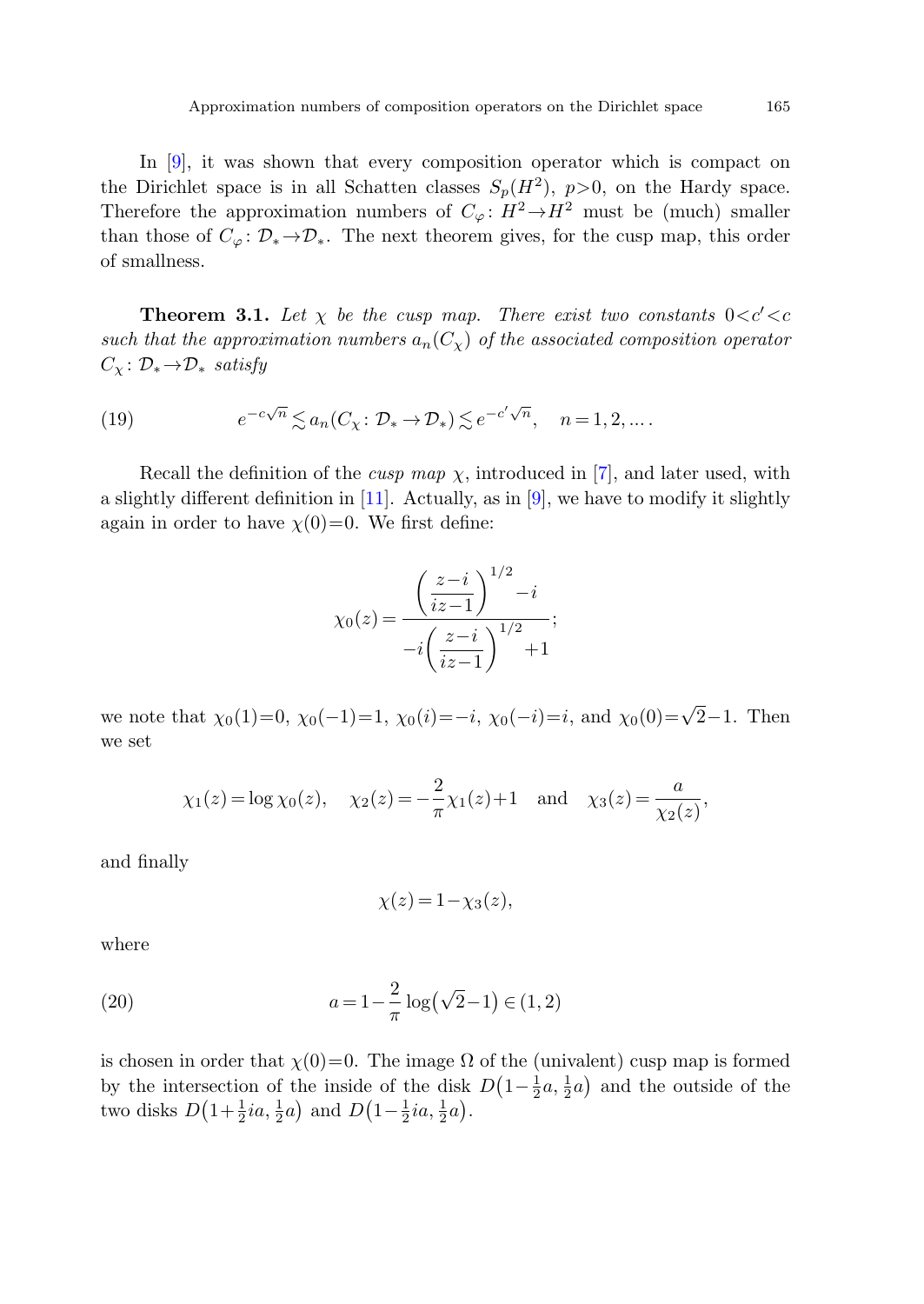## **3.1. Proof of the upper bound of Theorem [3.1](#page-10-0)**

We need some lemmas.

**Lemma 3***.***2.** We have

(21) χ<sup>n</sup>-<sup>D</sup> ≤ Cn<sup>−</sup><sup>δ</sup>,

for every  $n \geq 1$ , where C and  $\delta$  are positive numerical constants.

*Proof.* Since  $\chi$  is univalent, we have, for every  $0 < h < 1$ ,

$$
||\chi^n||_D^2 = \int_{\mathbb{D}} n^2 |w|^{2n-2} n_\chi(w) dA(w) \le n^2 (1-h)^{2n-2} + n^2 \int_{|w| \ge 1-h} n_\chi(w) dA(w).
$$

But  $\int_{|w|\geq 1-h} n_\chi(w) dA(w)$  is the area of  $\chi(\mathbb{D}) \cap \{w | |w|\geq 1-h\}$ ; since  $\chi(\mathbb{D})$  is delimited at the cuspsidal point 1 by two circular arcs, this area is  $\approx h^3$ . We hence get that

$$
\|\chi^n\|_{\mathcal{D}} \lesssim n[e^{-nh} + h^{3/2}].
$$

The choice  $h=2\log n/n$  gives  $\|\chi^n\|_{\mathcal{D}} \lesssim n^{-1/2}(\log n)^{3/2}$  and hence the lemma, with any  $\delta < \frac{1}{2}$ .  $\Box$ 

An immediate corollary, in which  $S_N$  denotes the operator of Nth partial sum, as defined in  $(3)$  $(3)$ , is the following.

**Corollary 3***.***3.** We have

$$
||C_{\chi} - C_{\chi} S_{N}|| \lesssim N^{-\delta}.
$$

Proof. Using the Hilbert–Schmidt norm, we get

$$
||C_{\chi} - C_{\chi} S_N||^2 \le ||C_{\chi} - C_{\chi} S_N||_{\text{HS}}^2 = \sum_{n > N} \frac{||\chi^n||^2}{n} \lesssim \sum_{n > N} n^{-1 - 2\delta} \lesssim N^{-2\delta}. \quad \Box
$$

Now, the idea for majorizing  $a_n(C_\chi)$  is to write, for every operator R with rank  $\langle n,$ 

$$
||C_{\chi} - R|| \le ||C_{\chi} - C_{\chi} S_{N}|| + ||C_{\chi} S_{N} - R||,
$$

which gives, taking the infimum over all such  $R$ ,

(22)  $a_n(C_\chi) \leq ||C_\chi - C_\chi S_N|| + a_n(C_\chi S_N).$ 

Using the corollary, we get

(23) 
$$
a_n(C_\chi) \lesssim N^{-\delta} + a_n(C_\chi S_N)
$$

and our goal is to give a good upper bound of  $a_n(C_{\chi}S_{N}).$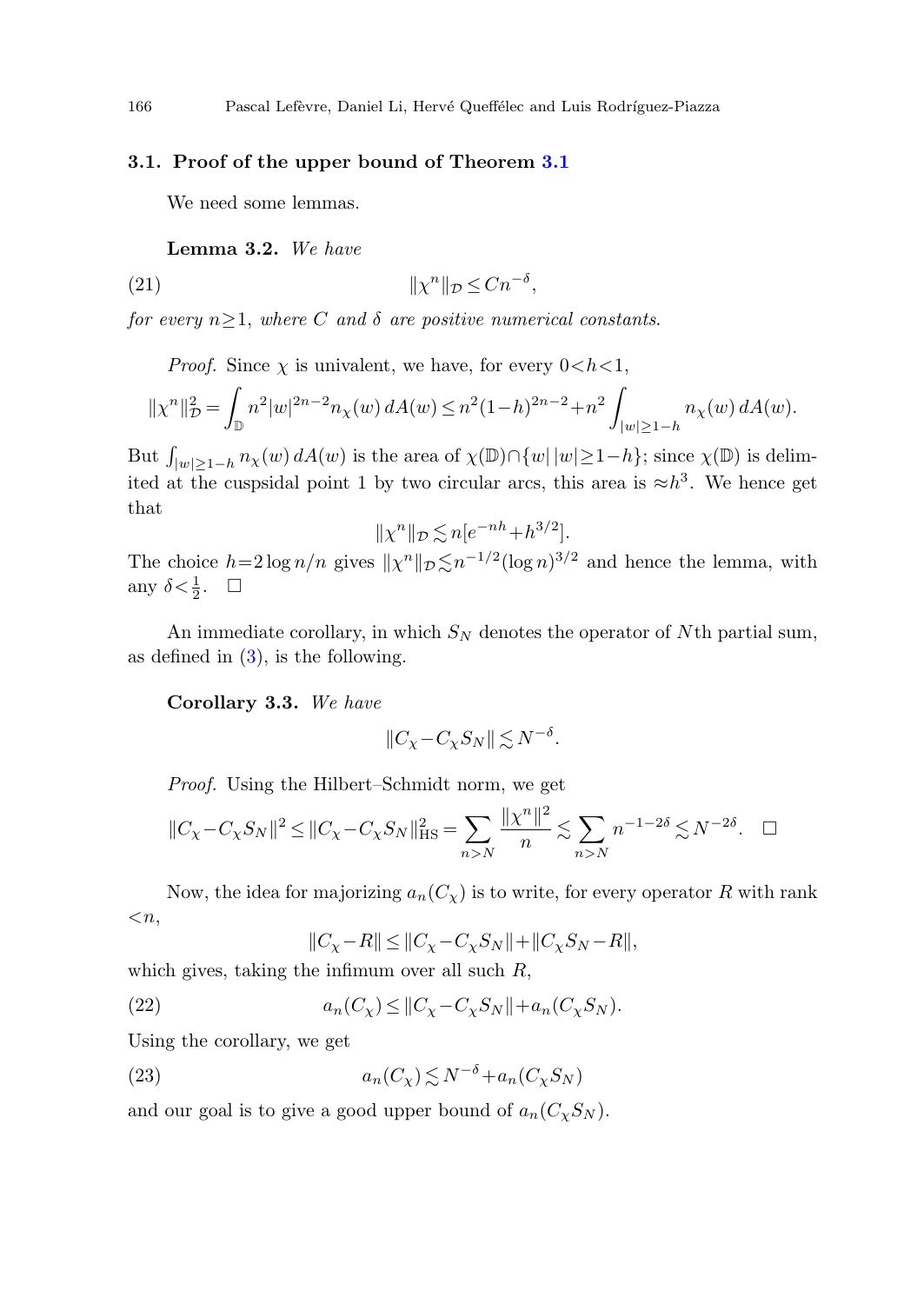**Lemma 3.4.** For some numerical constant  $\varepsilon > 0$ , we have

<span id="page-12-0"></span>(24) 
$$
a_n(C_\chi S_N) \lesssim \sqrt{N} e^{-\varepsilon \sqrt{n}}.
$$

With this estimation, we get

$$
a_n(C_\chi) \lesssim \left[ N^{-\delta} + \sqrt{N} e^{-\varepsilon \sqrt{n}} \right]
$$

<span id="page-12-1"></span>and, by adjusting  $N = [e^{\varepsilon \sqrt{n}}]$ , we obtain the upper bound in ([19\)](#page-10-1).

*Proof.* To prove [\(24](#page-12-0)), we shall replace  $C_{\chi}S_{N}$  by a "dominating" operator.

We begin with observing that, if  $f(z) = \sum_{j=1}^{\infty} c_j z^j \in \mathcal{D}_*$ , we have by a change of variables, setting  $d\mu = n_{\chi} dA = \mathbb{1}_{\chi(\mathbb{D})} dA$ ,

(25) 
$$
\|C_{\chi}S_{N}f\|_{\mathcal{D}}^{2} = \int_{\mathbb{D}}\left|\sum_{j=1}^{N}jc_{j}w^{j-1}\right|^{2} n_{\chi}(w) dA(w) = \int_{\mathbb{D}}\left|\sum_{j=1}^{N}jc_{j}w^{j-1}\right|^{2} d\mu(w).
$$

Now, denote by  $\Delta_N : \mathcal{D}_* \to H^2$  the map defined by

$$
\Delta_N f(w) = \sum_{j=1}^N j c_j w^{j-1}.
$$

Observe that

$$
\|\Delta_N f\|_{H^2}^2 = \sum_{j=1}^N j^2 |c_j|^2 \le N \sum_{j=1}^N j|c_j|^2 \le N \|f\|_{\mathcal{D}}^2,
$$

so that  $\|\Delta_N\| \leq \sqrt{N}$ .

Let also J be the canonical inclusion  $J: H^2 \to L^2(\mu)$ . The equality [\(25](#page-12-1)) reads  $||C_{\chi}S_N f||_{\mathcal{D}}^2 = ||J\Delta_N f||_{L^2(\mu)}^2$ ; therefore there is a contraction  $C_N : \mathcal{D}_* \to \mathcal{D}_*$  such that

$$
(26) \tC_{\chi}S_N = C_NJ\Delta_N.
$$

The ideal property of approximation numbers now implies that

$$
a_n(C_X S_N) = a_n(C_N J \Delta_N) \le ||C_N|| a_n(J)||\Delta_N|| \le \sqrt{N} a_n(J),
$$

and we are left with the task of majorizing  $a_n(J)$ . To this end, we use the Gelfand numbers  $c_n$  ([\[13](#page-20-2)] or [\[2](#page-19-5)]). Recall that if  $T: X \rightarrow X$  is an operator on some Banach space X, then  $c_n(T)$ =inf{ $\|T|_Z$ || $Z \subseteq X$  and codim  $Z \le n$ }, and if  $X = H$  is a Hilbert space, then  $c_n(T)=a_n(T)$ .

Let B be a Blaschke product of length  $\langle n, \text{ and } \text{let } E = BH^2 \text{ which is a subspace}$ of  $H^2$  of codimension  $\lt n$ . We have

$$
a_n(J) = c_n(J) \leq ||J||_E||.
$$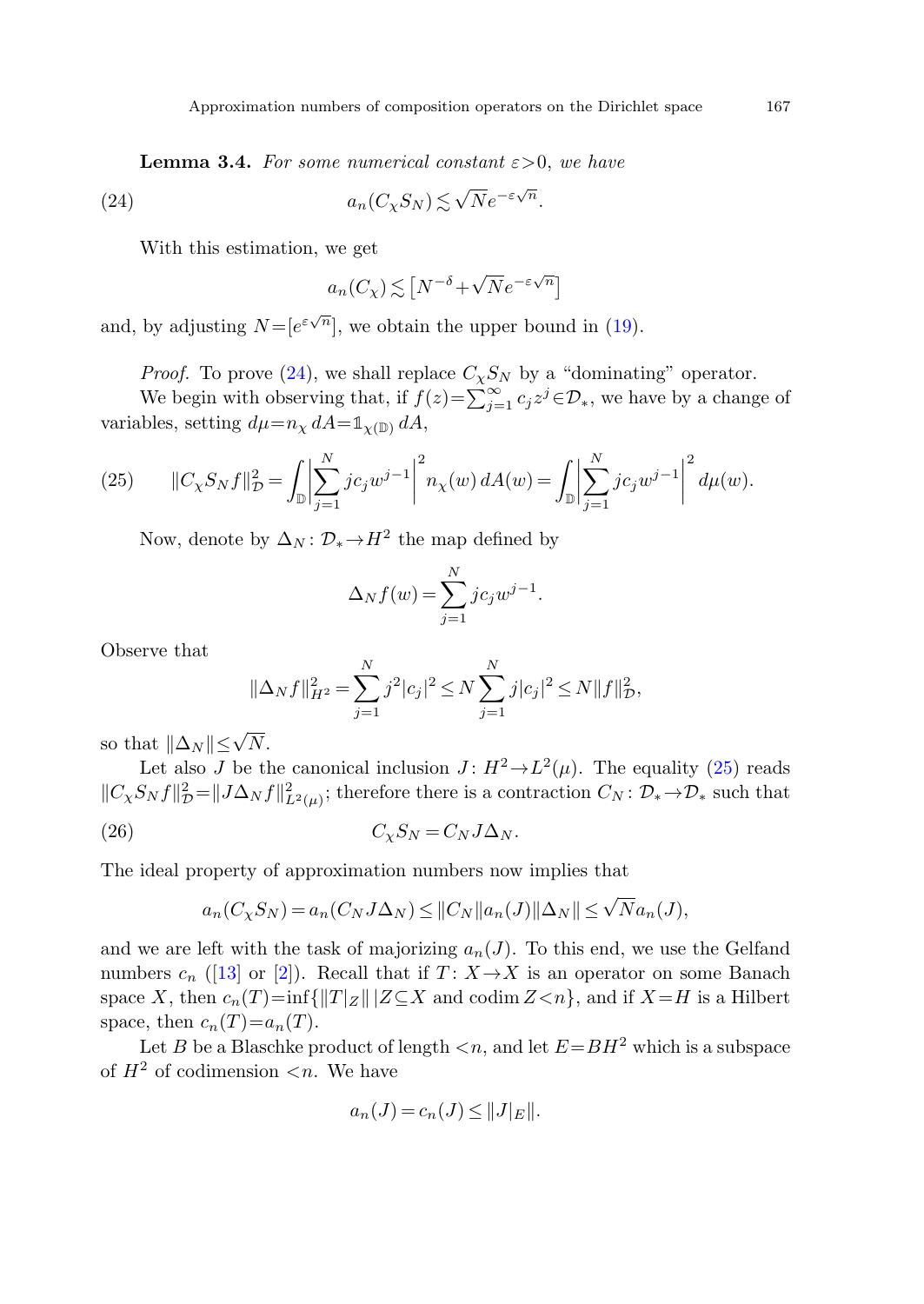<span id="page-13-1"></span>The majorization is then made using the Carleson embedding theorem. Let r be the greatest integer  $\langle \sqrt{n}$ , and  $B_0$  be a Blaschke product with r zeros well distributed on the interval  $(0, 1)$ . More precisely,  $B_0$  has its zeros at the points

$$
z_j = 1 - 2^{-j}, \quad 1 \le j \le r.
$$

Set  $\Omega = \chi(\mathbb{D})$  and observe that

<span id="page-13-0"></span>(27)  $z \in \Omega \text{ and } \text{Re } z \geq 1 - h \implies |\text{Im } z| \lesssim h^2,$ 

(28) 
$$
A[S(\xi, h)\cap\Omega] \lesssim h^3 \quad \text{for every } \xi \in \mathbb{T}.
$$

Let now  $B=B_0^r$ . This is a Blaschke product of length  $r^2 < n$ . Using the Carleson embedding theorem (for the measure  $d\mu = n_x dA$ ), as in [\[10\]](#page-19-3) and [[11\]](#page-19-4), and the univalence of  $\chi$ , we get

<span id="page-13-2"></span>(29) 
$$
||J|_{E}||^{2} \lesssim \sup_{\substack{0 < h < 1 \\ ||\xi|| = 1}} \frac{1}{h} \int_{S(\xi, h) \cap \Omega} |B|^{2} dA.
$$

To estimate the supremum in the right-hand side of [\(29](#page-13-0)), we may assume that  $h=2^{-l}$  and we separate two cases.

•  $l \geq r$ . Then, using [\(28](#page-13-1)) and the fact that  $|B| \leq 1$ , we have

(30) 
$$
\frac{1}{h} \int_{S(\xi,h)\cap\Omega} |B|^2 dA \lesssim \frac{1}{h} h^3 = h^2 = 2^{-2l} \le 2^{-2r}.
$$

•  $l < r$ . Then, we have

$$
\frac{1}{h} \int_{S(\xi,h)\cap\Omega} |B|^2 dA \le \frac{1}{h} \int_{\{z \mid |z-1| \le 2^{-r}\}\cap\Omega} |B(z)|^2 dA(z) \n+ \sum_{j=l+1}^r \frac{1}{h} \int_{C_j \cap\Omega} |B|^2 dA,
$$

where  $C_j$  is the annulus

$$
C_j = \{ z \in \mathbb{D} | 2^{-j} \le |z - 1| \le 2^{-j+1} \}.
$$

The first term is handled as before. Now, since  $\Omega$  is contained in some sector  $1-|z| \ge \delta |1-z|$ , we have, for  $z \in C_j \cap \Omega$ ,

$$
1-|z| \ge \delta 2^{-j}
$$
 and  $1-|z_j| = 2^{-j}$ ,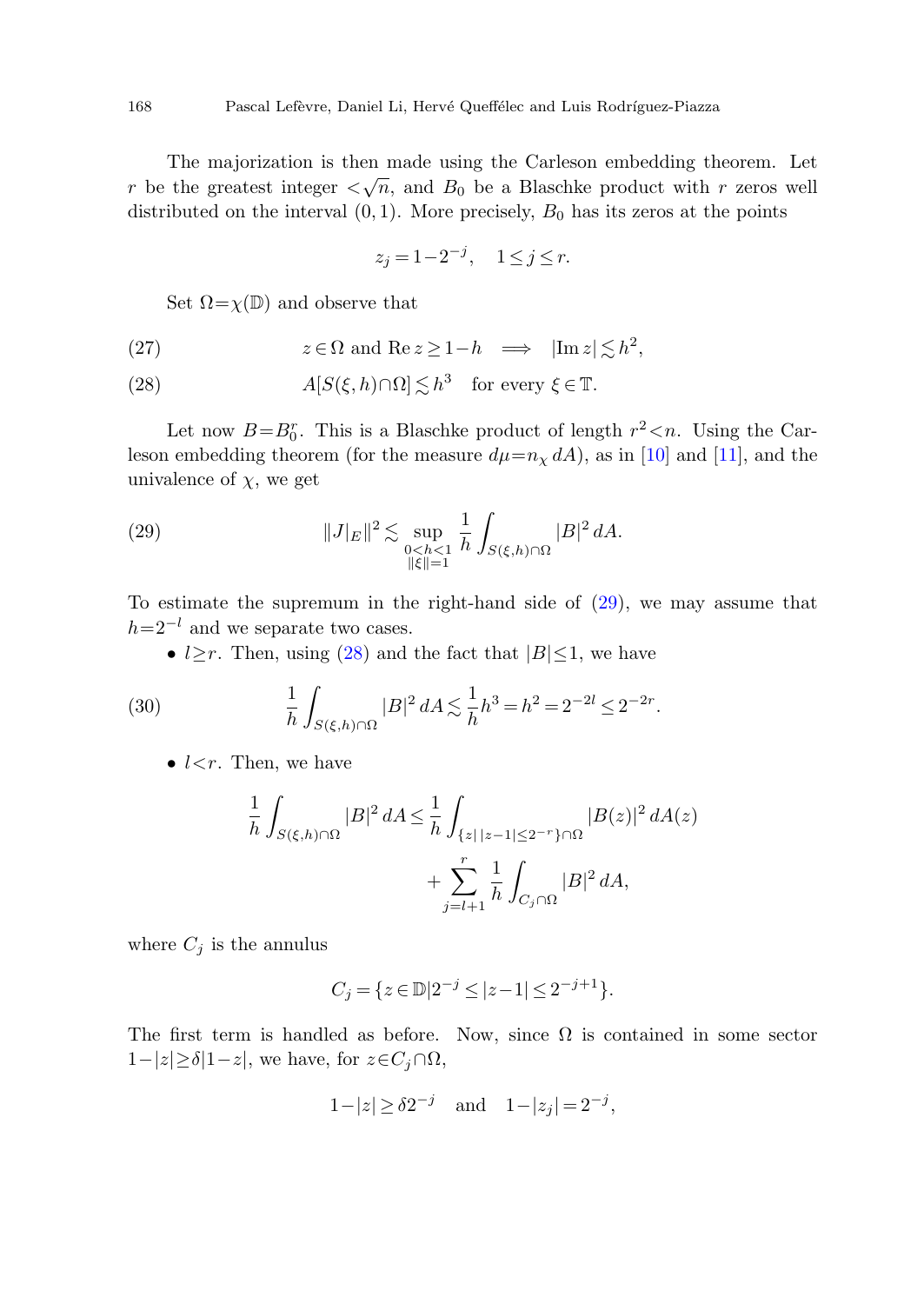whereas

$$
|z - z_j| = |z - 1 + 2^{-j}| \le |z - 1| + 2^{-j} \le 3 \cdot 2^{-j}.
$$

This implies that, for some absolute constant  $M > 0$ ,

$$
|z - z_j| \le M \min(1 - |z|, 1 - |z_j|)
$$

and, by [[8\]](#page-19-11), Lemma 2.3, the j<sup>th</sup> factor of  $B_0$  is, in modulus, less than  $\varkappa =$  $M/\sqrt{M^2+1}$ <1. Therefore  $|B|=|B_0^r| \leq \varkappa^r$  on all sets  $C_j \cap \Omega$ , so that

$$
\sum_{j=l+1}^r \frac{1}{h} \int_{C_j \cap \Omega} |B|^2 dA \le \sum_{j=l+1}^r \frac{1}{h} \int_{C_j \cap \Omega} \varkappa^{2r} dA
$$
  

$$
\lesssim 2^l \varkappa^{2r} A[S(\xi, 2^{-l})] \lesssim \varkappa^{2r} 2^l 2^{-2l} \lesssim \varkappa^{2r}.
$$

This finally shows, due to [\(29](#page-13-0)) and [\(30](#page-13-2)), that  $||J|| \lesssim \varkappa^r$ , or, after setting  $\varkappa=e^{-\varepsilon}$ , that (recall that r is the greatest integer  $\langle \sqrt{n}$ , and hence  $r\approx\sqrt{n}$ )

$$
||J|_E|| \lesssim e^{-\varepsilon\sqrt{n}}.
$$

This proves [\(24](#page-12-0)) and ends the proof of the upper bound in Theorem [3.1.](#page-10-0)  $\Box$ 

## **3.2. Proof of the lower bound of Theorem [3.1](#page-10-0)**

Recall that  $\mu$  is the measure  $d\mu = n_{\chi} dA$  and that  $\Omega = \chi(\mathbb{D})$ . Consider the diagram

$$
H^2 \xrightarrow{P} \mathcal{D}_* \xrightarrow{C_{\chi}} \mathcal{D}_* \xrightarrow{D} L^2(\mu),
$$

in which

$$
P\left(\sum_{n=0}^{\infty} c_n z^n\right) = \sum_{n=0}^{\infty} c_n \frac{z^{n+1}}{n+1}
$$

is the "primitivation" operator and  $D$  is the differentiation operator. We have

$$
DC_{\chi}Pf = (f \circ \chi)\chi'.
$$

We note that, by the definition of the norms,  $||P|| \leq 1$ . For  $0 < h < 1$  fixed, let also

$$
R \colon H^2 \longrightarrow L^{\infty}([0, 1-h])
$$

be the canonical injection.

The rest of the proof consists of two steps, the first of which consists of showing that  $a_n(C_\chi)$  is not much smaller than  $a_n(R)$ .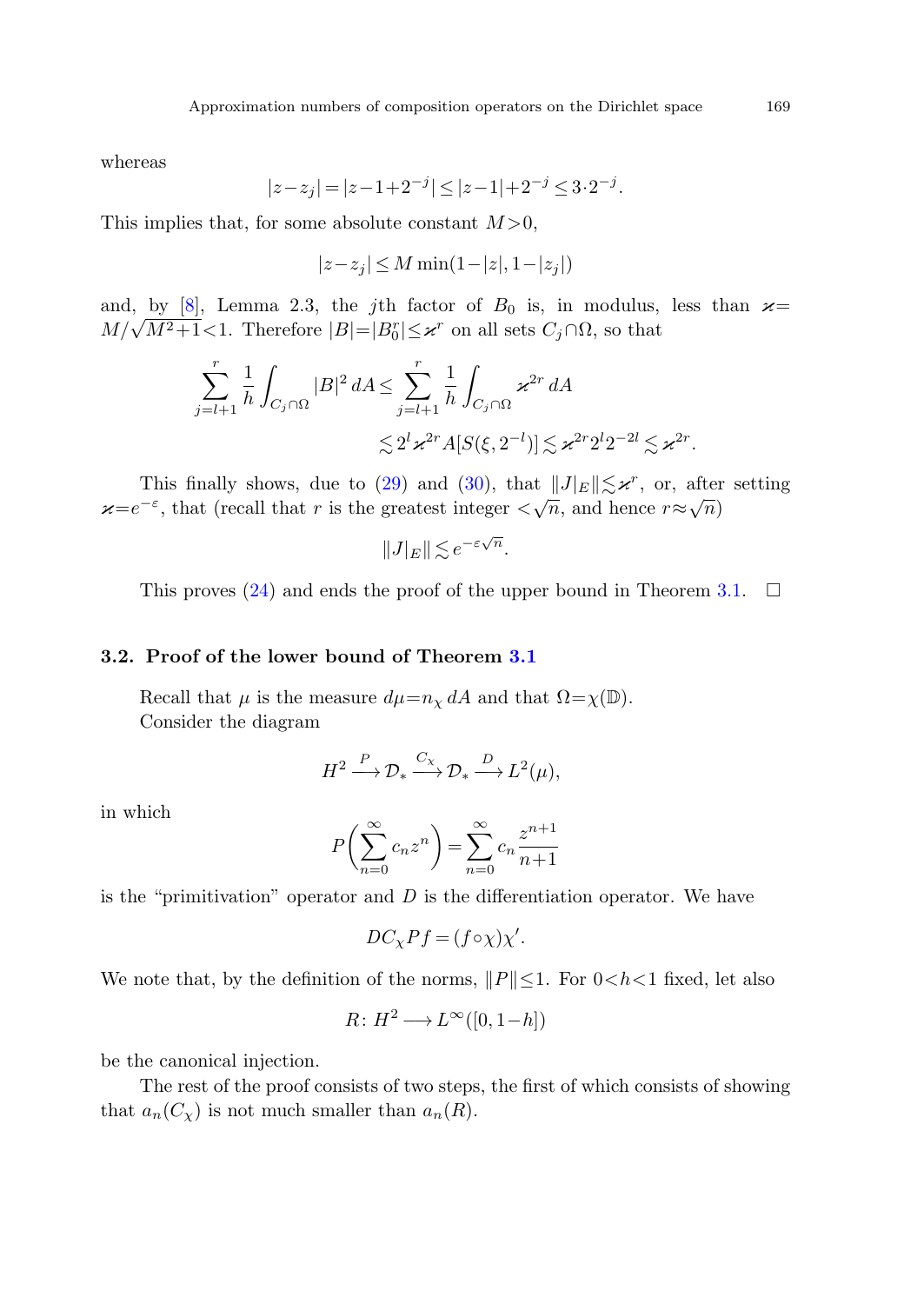<span id="page-15-1"></span><span id="page-15-0"></span>**Lemma 3***.***5.** We have

$$
a_n(C_{\chi}) \ge \frac{h^2}{8} a_n(R).
$$

*Proof.* We first notice that, if  $f \in H^2$ , we have

(31) 
$$
||R(f)||_{L^{\infty}([0,1-h])} \leq \frac{8}{h^2} ||f||_{L^2(\mu)}.
$$

To that effect, we observe that (recall that  $a \in (1, 2)$  was defined in  $(20)$  $(20)$ )

(32) 
$$
0 < h \le a - 1 \text{ and } 0 \le x \le 1 - h \implies D(x, h^2/4a) \subseteq \Omega.
$$

Indeed, if  $z=u+iv \in D(x, h^2/4a)$  and  $0 \le x \le 1-h$ , we have  $1-u \ge h-h^2/4a \ge h/2$ , as well as  $|v| < h^2/4a$ , and

$$
\left| z - \left( 1 + \frac{ia}{2} \right) \right|^2 = (1 - u)^2 + \left( v - \frac{a}{2} \right)^2 \ge \frac{h^2}{4} + v^2 - a|v| + \frac{a^2}{4} > \frac{a^2}{4}.
$$

Similarly,  $|z - (1 - \frac{1}{2}ia)| > \frac{1}{2}a$ . Moreover, since  $1 - \frac{1}{2}a \leq \frac{1}{2}a - h$ , we have

$$
\left| z - \left( 1 - \frac{a}{2} \right) \right| \le |z - x| + \left| x - \left( 1 - \frac{a}{2} \right) \right| \le \frac{h^2}{4a} + \frac{a}{2} - h < \frac{a}{2}.
$$

Hence  $z \in \Omega$ .

Therefore, by the subharmonicity of the function  $|f|^2$ ,

$$
|f(x)|^2 \le \frac{16a^2}{h^4} \int_{D(x,h^2/4a)} |f|^2 dA \le \frac{16a^2}{h^4} \int_{\Omega} |f|^2 dA
$$
  
= 
$$
\frac{16a^2}{h^4} \int_{\mathbb{D}} |f|^2 n_{\chi} dA = \frac{16a^2}{h^4} \int_{\mathbb{D}} |f|^2 d\mu,
$$

which proves  $(31)$  $(31)$ .

Let now  $f \in H^2$  and  $g = Pf \in \mathcal{D}_*$ , so that  $f = Dg$ . As follows from ([31\)](#page-15-0) and from a change of variables, we have

$$
||Rf||_{\infty}^{2} \leq \frac{64}{h^{4}} \int_{\mathbb{D}} |f(w)|^{2} n_{\chi}(w) dA(w) = \frac{64}{h^{4}} \int_{\mathbb{D}} |Dg(w)|^{2} n_{\chi}(w) dA(w)
$$
  
= 
$$
\frac{64}{h^{4}} \int_{\mathbb{D}} |g'( \chi(z))|^{2} | \chi'(z)|^{2} dA(z) = \frac{64}{h^{4}} ||DC_{\chi}g||_{L^{2}(\mathbb{D})}^{2} = \frac{64}{h^{4}} ||C_{\chi}Pf||_{\mathcal{D}}^{2}.
$$

Therefore, there exists  $C: \mathcal{D}_* \to L^{\infty}([0, 1-h])$  such that

$$
R = C C_{\chi} P \quad \text{and} \quad ||C|| \le \frac{8}{h^2}.
$$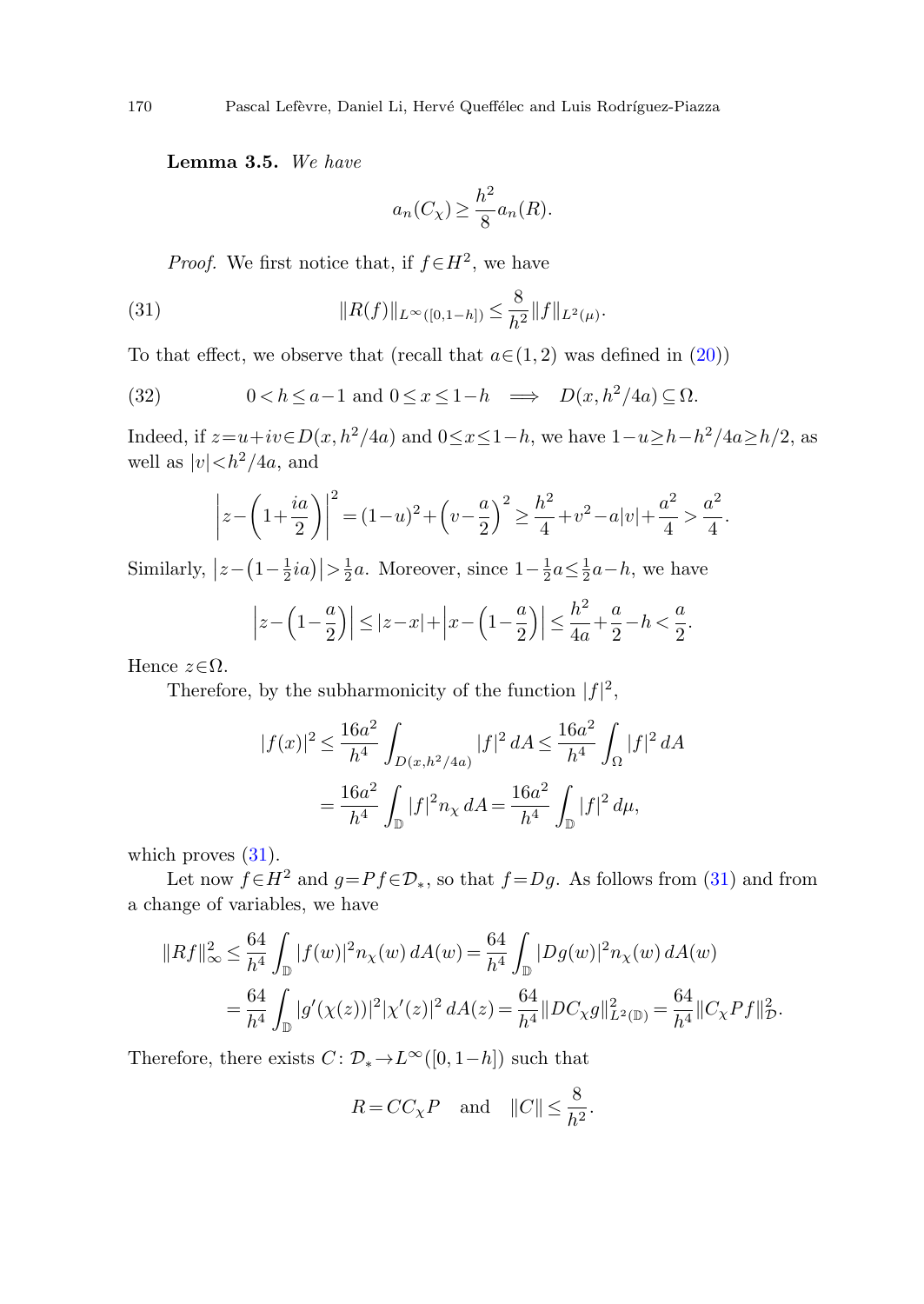<span id="page-16-0"></span>All this implies, by the ideal property of approximation numbers, that

$$
a_n(R) \le ||C||a_n(C_\chi)||P|| \le \frac{8}{h^2}a_n(C_\chi),
$$

which ends the proof of Lemma [3.5.](#page-15-1)  $\Box$ 

The second step consists of a minoration of  $a_n(R)$ , which uses the comparison with Bernstein numbers and a good choice of an  $n$ -dimensional space  $E$ .

**Lemma 3.6.** For  $0 < h < 1$ , let  $r = 1-h$  and s be as in ([13\)](#page-6-0). We have

$$
a_n(R) \ge \frac{s^n}{\sqrt{n}}.
$$

<span id="page-16-1"></span>Recall (see  $[13]$  $[13]$  for example) that, if X and Y are two Banach spaces, and  $T: X \rightarrow Y$  is a compact operator, the *n*th *Bernstein number* of T is

$$
b_n(T) = \sup_{\dim E = n} \inf_{f \in S_E} ||Tf||,
$$

where  $S_E$  denotes the unit sphere of  $E$ , and we have

$$
(33) \t\t\t a_n(T) \ge b_n(T).
$$

*Proof.* Let  $f = f_r$  be as in Lemma [2.5](#page-6-1). Consider the *n*-dimensional space

$$
E = [1, f, ..., f^{n-1}],
$$

and let  $g = \sum_{j=0}^{n-1} \alpha_j f^j \in E$  with  $||g||_{\infty} = 1$ . By Lemma [2.5](#page-6-1) and the Cauchy–Schwarz inequality, we have

$$
1 \leq \sum_{j=0}^{n-1} |\alpha_j| \, \|f^j\|_{\infty} \leq \sum_{j=0}^{n-1} |\alpha_j| \leq \sqrt{n} \left(\sum_{j=0}^{n-1} |\alpha_j|^2\right)^{1/2}.
$$

On the other hand, Lemma [2.5](#page-6-1) again gives us that

$$
||R(g)||_{\infty} \ge \left\| \sum_{j=0}^{n-1} \alpha_j s^j e^{ij\theta} \right\|_{L^{\infty}(\mathbb{T})} \ge \left\| \sum_{j=0}^{n-1} \alpha_j s^j e^{ij\theta} \right\|_{L^2(\mathbb{T})}
$$
  
= 
$$
\left( \sum_{j=0}^{n-1} |\alpha_j|^2 s^{2j} \right)^{1/2} \ge s^n \left( \sum_{j=0}^{n-1} |\alpha_j|^2 \right)^{1/2} \ge \frac{s^n}{\sqrt{n}}.
$$

Therefore,  $b_n(R) \geq s^n/\sqrt{n}$ . Using [\(33](#page-16-1)), we get  $a_n(R) \geq s^n/\sqrt{n}$  as well.  $\Box$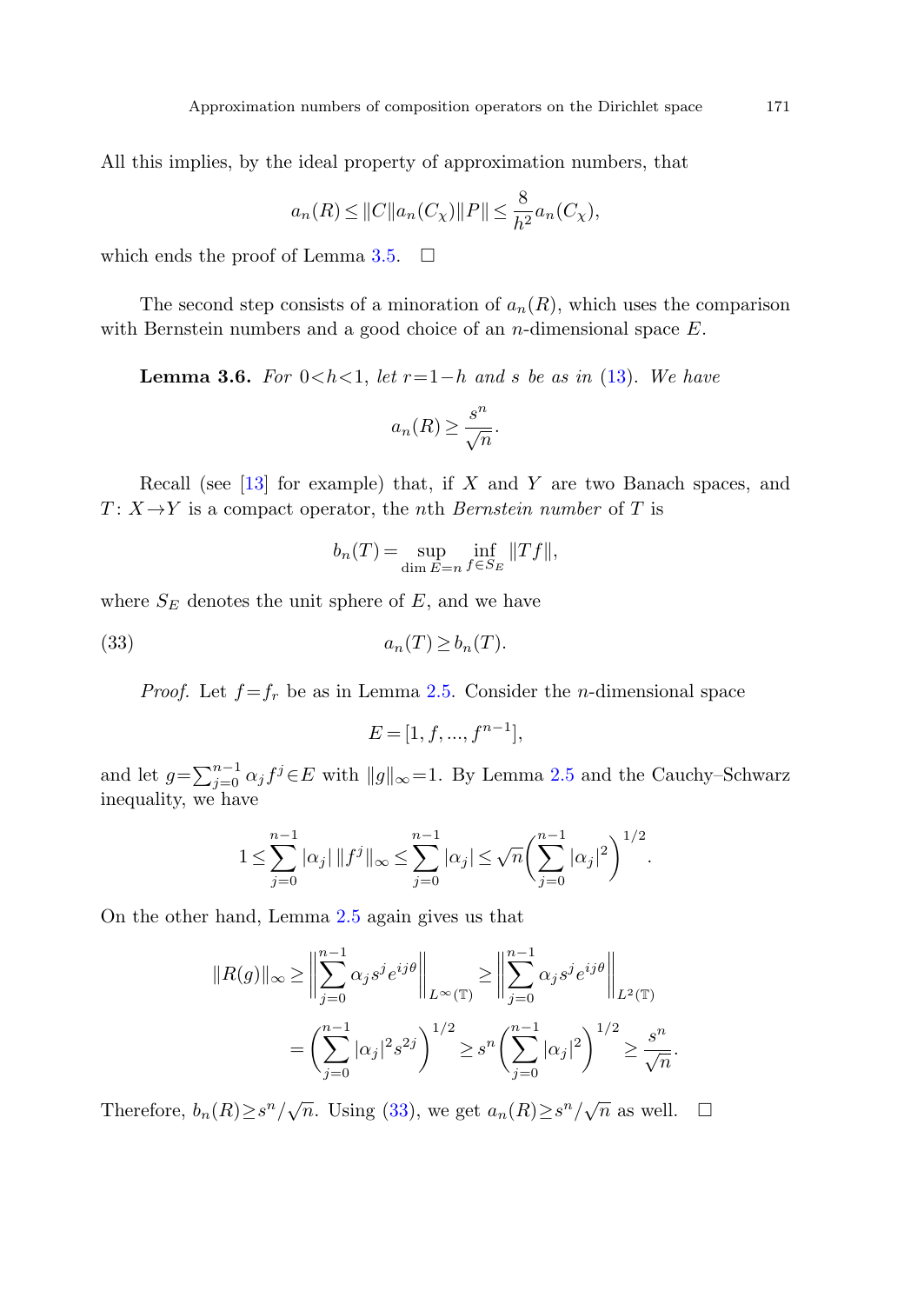Let us now indicate how Lemmas [3.5](#page-15-1) and [3.6](#page-16-0) allow us to finish the proof. Write  $h=e^{-A}$ , where  $A>0$ . Then, with the notation ([13\)](#page-6-0), we have

$$
\varepsilon = \frac{2\pi}{\log\frac{1+r}{1-r}} \lesssim \frac{1}{\log\frac{1}{1-r}} = \frac{1}{\log\frac{1}{h}} = \frac{1}{A}
$$

and

$$
s \gtrsim e^{-c/A},
$$

for some constant  $c>0$ . Therefore Lemmas [3.5](#page-15-1) and [3.6](#page-16-0) give that

$$
a_n(C_{\chi}) \gtrsim h^2 a_n(R) \gtrsim h^2 \frac{s^n}{\sqrt{n}} \gtrsim \frac{1}{\sqrt{n}} e^{-c'(A+n/A)}.
$$

The optimal choice  $A=\sqrt{n}$  gives the lower bound in Theorem [3.1,](#page-10-0) up to a change of the constant  $c'$ .

<span id="page-17-0"></span>Remark. One sees that the approximation numbers of  $C_{\chi}$  behave quite differently on the Hardy space  $H^2$  (like  $e^{-cn/\log n}$ , see [\[11](#page-19-4)]) and on the Dirichlet space (like  $e^{-c\sqrt{n}}$ ). This seems to be due to the following: On the Hardy space, the important fact is the parametrization  $t \mapsto \chi(e^{it})$  where logarithms are involved. On the Dirichlet space, we only need to know the geometry of  $\chi(\mathbb{D})$ , a domain limited by three circles, where logarithms are no longer involved.

#### **4. Capacity of the set of contact points**

Here is now the improvement of a theorem in [\[5](#page-19-1)] in terms of approximation numbers (see also [[9\]](#page-19-2), Theorem 4.1). This improvement is definitely optimal in view of our previous Theorem [2.2](#page-5-0), stating that, for every bounded composition operator  $C_{\varphi}$  on  $\mathcal{D}_{*}$  of symbol  $\varphi$ , one has

$$
\|\varphi\|_{\infty} = 1 \implies \beta(C_{\varphi}) := \liminf_{n \to \infty} a_n (C_{\varphi})^{1/n} = 1.
$$

<span id="page-17-1"></span>Recall the following notation, where  $\varphi$  belongs to the disk algebra  $A(\mathbb{D})$ , i.e. the space of continuous functions  $f: \overline{\mathbb{D}} \to \mathbb{C}$  which are analytic in  $\mathbb{D}$ ,

$$
E_{\varphi} = \{ e^{it} \in \mathbb{T} | \, |\varphi(e^{it})| = 1 \}.
$$

**Theorem 4.1.** Let  $K$  be a compact set of the circle  $T$  with logarithmic capacity Cap  $K=0$ , and  $\{\varepsilon_n\}_{n=1}^{\infty}$  be a sequence of positive numbers with limit 0. Then, there exists a Schur function  $\varphi$  generating a composition operator  $C_{\varphi}$  bounded on  $\mathcal D$  and with the following properties: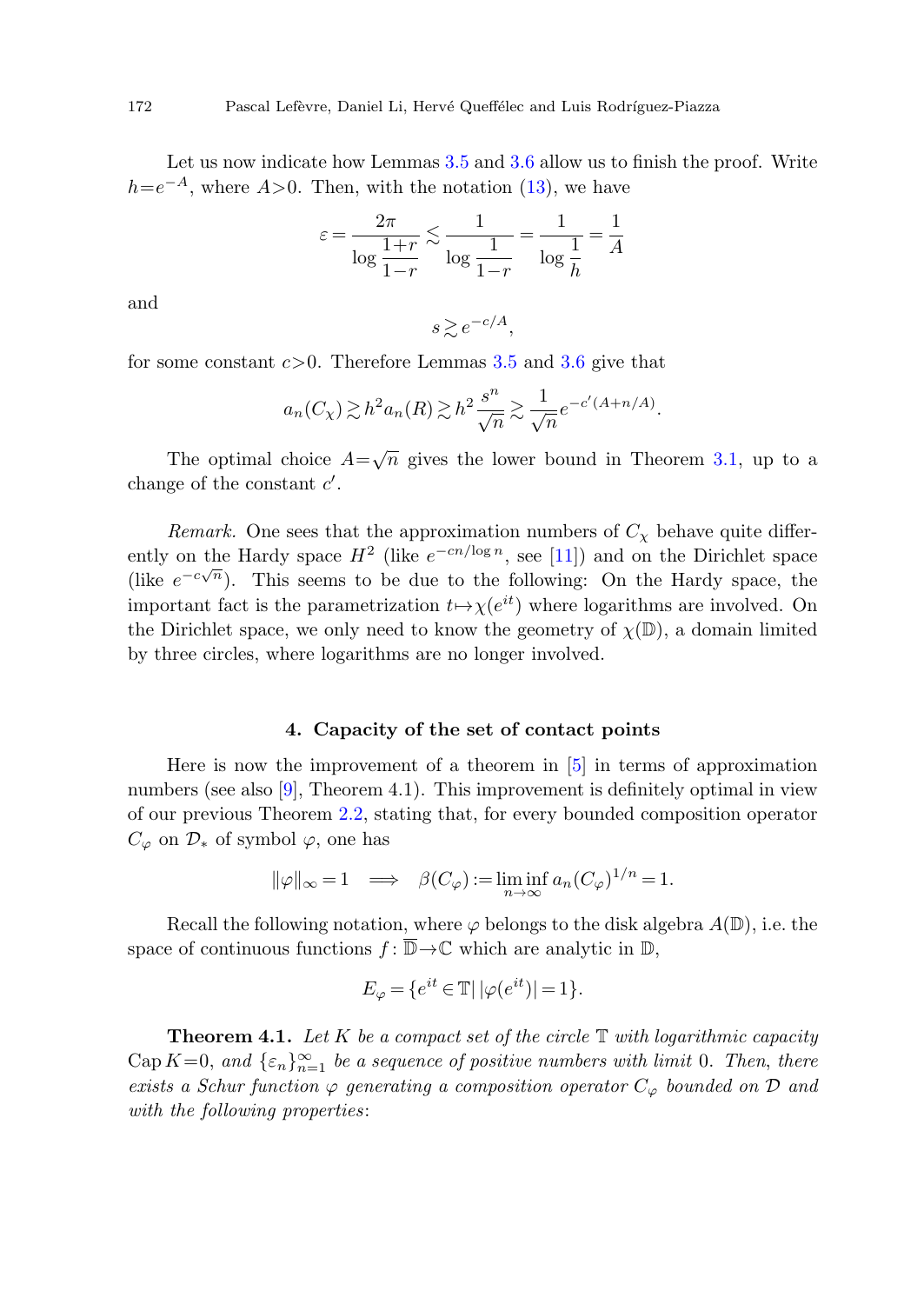<span id="page-18-1"></span>(1)  $\varphi \in A(\mathbb{D}) \cap \mathcal{D}$ , the "Dirichlet algebra"; (2)  $E_{\varphi} = K$  and  $E_{\varphi} = \{e^{it} \in \mathbb{T} | \varphi(e^{it}) = 1\};$ (3)  $a_n(C_\varphi) \leq e^{-n\varepsilon_n}$  for all  $n \geq 1$ .

Before proving this theorem, we need two results from [[9\]](#page-19-2). The first one is the existence of a peculiar peaking function. Recall that a function  $q \in A(\mathbb{D})$  is said to peak on a compact subset  $K\subseteq \partial\mathbb{D}$ , and is called a *peaking function*, if  $q(z)=1$  for  $z \in K$  and  $|q(z)| < 1$  for  $z \in \overline{\mathbb{D}} \setminus K$ .

<span id="page-18-0"></span>**Theorem 4.2.** ([[9\]](#page-19-2), Theorem 4.2) For every compact set  $K ⊂ ∂D$  of logarithmic capacity Cap K=0, there exists a Schur function  $q \in A(\mathbb{D}) \cap \mathcal{D}_{*}$  which peaks on K and is such that the composition operator  $C_q: \mathcal{D}_* \to \mathcal{D}_*$  is bounded (and even Hilbert– Schmidt).

The other one is a lemma borrowed from the proof of Theorem 3.3 in [\[9](#page-19-2)].

**Lemma 4.3.** Let  $\delta$ :  $(0,1) \rightarrow (0,\infty)$  be a positive function with  $\lim_{h\to 0} \delta(h)=0$ . Then, there exists a univalent Schur function  $\gamma \in A(\mathbb{D})$  such that  $\gamma(1)=1$  and

(34) 
$$
\int_{|w|\geq 1-h} n_{\gamma}(w) dA(w) = A[\gamma(\mathbb{D}) \cap \{w|1-h \leq |w| < 1\}] \leq \delta(h).
$$

Proof of Theorem [4.1](#page-17-1). It suffices to use Lemma [4.3](#page-18-0) to construct a generalized cusp map  $\gamma$  in order to have  $a_n(C_\gamma) \leq e^{-n\varepsilon_n}$ . Indeed, we then compose this generalized cusp map  $\gamma$  with a symbol q peaking on K, as given by Theorem [4.2;](#page-18-1) namely consider  $\varphi = \gamma \circ q$ . Then, we know that  $E_{\varphi} = \{e^{it} | \varphi(e^{it})=1\} = K$ . Moreover,  $C_{\varphi} = C_q \circ C_{\gamma}$ , so that, using the fact that  $||C_q|| < \infty$ ,

$$
a_n(C_\varphi) \leq ||C_q|| a_n(C_\gamma) \lesssim e^{-n\varepsilon_n}.
$$

It remains to find such a generalized cusp map  $\gamma$ . Set

$$
\delta_n = \varepsilon_n + \frac{\log n}{2n}.
$$

Let  $\Phi$  be a positive continuous concave increasing function  $\Phi: [0, 1] \rightarrow [0, 1]$  such that  $\Phi(0)=0$  and  $\Phi(1/n)\geq \delta_n$ . Let  $\Psi=\Phi^{-1}$ . By Lemma [4.3](#page-18-0), we can adjust  $\gamma$  so as to have, using the notation [\(15](#page-8-1)),

$$
m(h) \le \rho^2(h),
$$

where

$$
\rho(h) = \exp\bigg(-\frac{h}{\Psi(h)}\bigg).
$$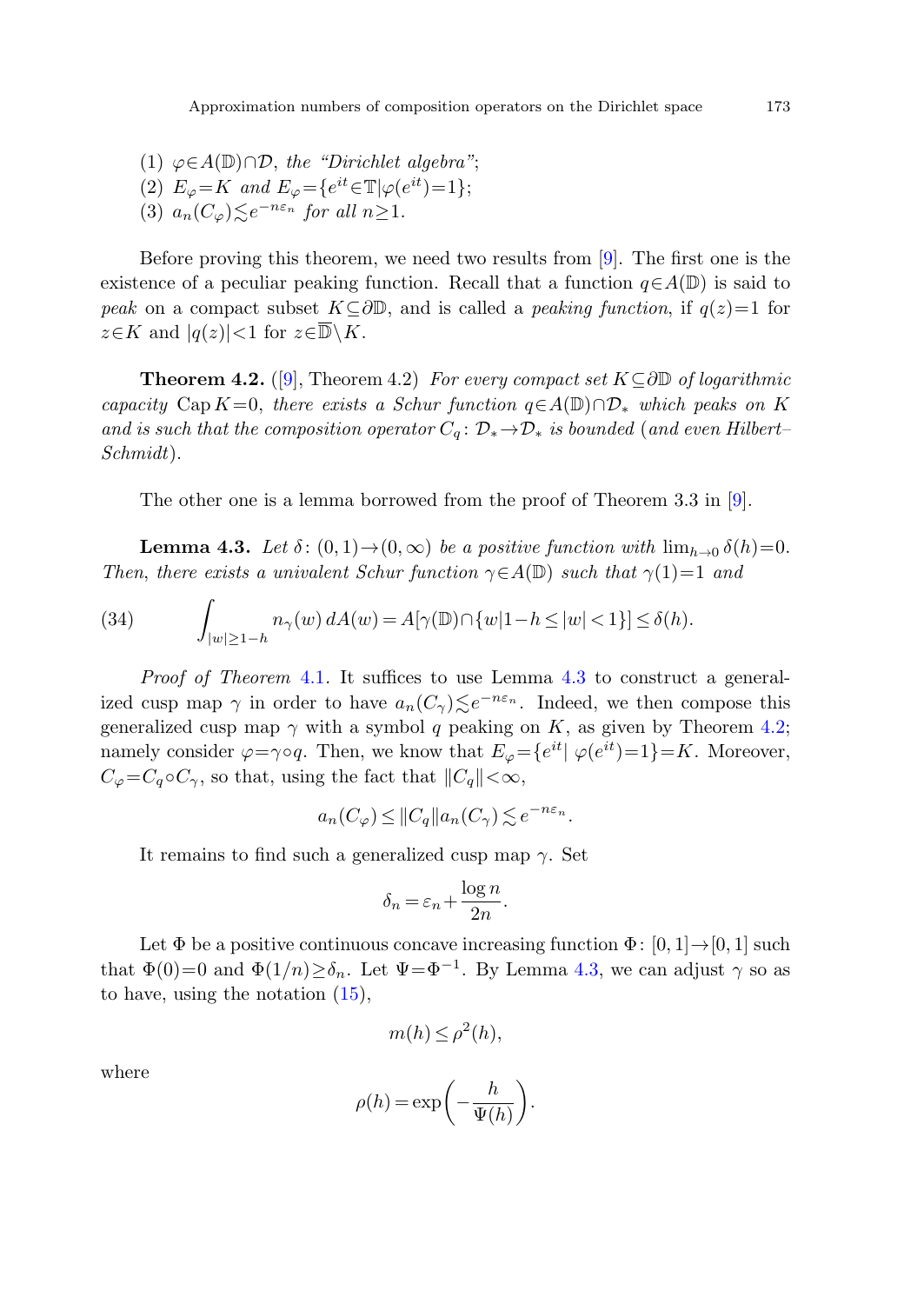Plugging this into ([16\)](#page-8-2), we get

$$
a_n(C_\gamma) \lesssim \inf_{0 < h < 1} \left[ \sqrt{n} (1-h)^n + \rho(h) \right] \le \inf_{0 < h < 1} \left[ \sqrt{n} \exp(-nh) + \exp\left(-\frac{h}{\Psi(h)}\right) \right].
$$

<span id="page-19-6"></span>In particular, if we choose  $h=\Phi(1/n)$ , we obtain

$$
a_n(C_\gamma) \lesssim \sqrt{n}e^{-n\Phi(1/n)} \le \sqrt{n}e^{-n\delta_n} = e^{-n\varepsilon_n}.
$$

<span id="page-19-5"></span>In view of the initial observation, this ends the proof of Theorem [4.1.](#page-17-1)  $\Box$ 

#### **References**

- <span id="page-19-9"></span><span id="page-19-0"></span>1. Arcozzi, N., Rochberg, R., Sawyer, E. T. and Wick, B. D., The Dirichlet space: a survey, New York J. Math. **17A** (2011), 45–86.
- <span id="page-19-1"></span>2. CARL, B. and STEPHANI, I., *Entropy, Compactness and the Approximation of Op*erators, Cambridge Tracts in Mathematics **98**, Cambridge University Press, Cambridge, MA, 1990.
- <span id="page-19-8"></span>3. Carroll, T. and Cowen, C. C., Compact composition operators not in the Schatten classes, J. Operator Theory **26** (1991), 109–120.
- <span id="page-19-10"></span>4. Cowen, C. C. and MacCluer, B. D., Composition Operators on Spaces of Analytic Functions, Studies in Advanced Mathematics, CRC Press, Boca Raton, FL, 1995.
- <span id="page-19-11"></span>5. El-Fallah, O., Kellay, K., Shabankhah, M. and Youssfi, M., Level sets and composition operators on the Dirichlet space, J. Funct. Anal. **260** (2011), 1721– 1733.
- <span id="page-19-2"></span>6. Hastings, W. H., A Carleson theorem for Bergman spaces, Proc. Amer. Math. Soc. **52** (1975), 237–241.
- <span id="page-19-3"></span>7. LEFÈVRE, P., LI, D., QUEFFÉLEC, H. and RODRÍGUEZ-PIAZZA, L., Compact composition operators on Bergman–Orlicz spaces, Trans. Amer. Math. Soc. **365** (2013), 3943–3970.
- <span id="page-19-4"></span>8. LEFÈVRE, P., LI, D., QUEFFÉLEC, H. and RODRÍGUEZ-PIAZZA, L., Some new properties of composition operators associated to lens maps, Israel J. Math. **2** (2013), 801–824.
- <span id="page-19-7"></span>9. LEFÈVRE, P., LI, D., QUEFFÉLEC, H. and RODRÍGUEZ-PIAZZA, L., Compact composition operators on the Dirichlet space and capacity of sets of contact points, J. Funct. Anal. **264** (2013), 895–919.
- 10. Li, D., QUEFFÉLEC, H. and RODRÍGUEZ-PIAZZA, L., On approximation numbers of composition operators, J. Approx. Theory **164** (2012), 431–459.
- 11. Li, D., QUEFFÉLEC, H. and RODRÍGUEZ-PIAZZA, L., Estimates for approximation numbers of some classes of composition operators on the Hardy space, Ann. Acad. Sci. Fenn. Math. **38** (2013), 547–564.
- 12. MacCluer, B. D. and Shapiro, J., Angular derivatives and compact composition operators on the Hardy and Bergman spaces, Canad. J. Math. **38** (1986), 878– 906.